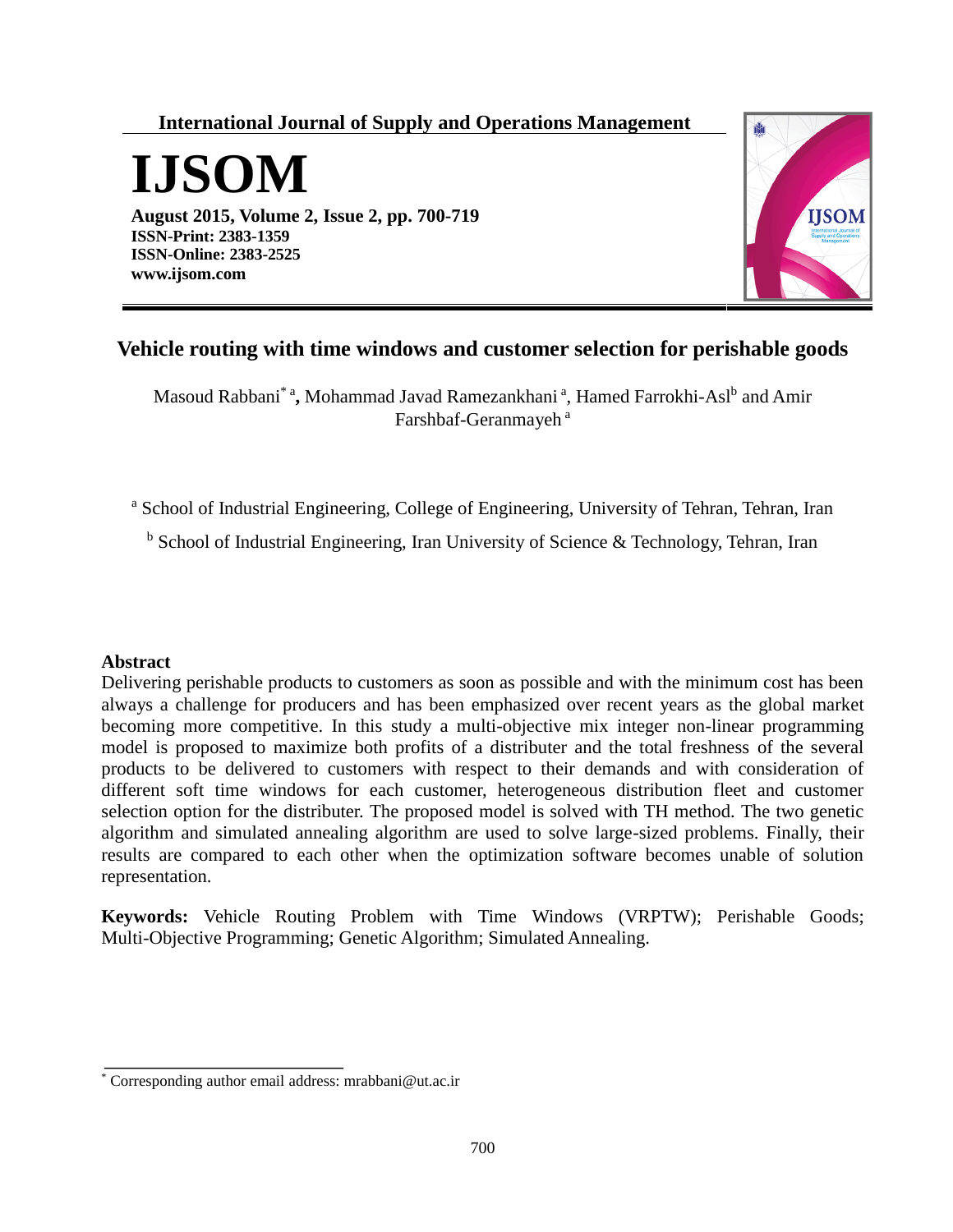### **1. Introduction**

In today's modern and complicated system, it is very important for suppliers to distribute their products in an efficient manner. For many products the element of time plays an ordinary role in delivery procedure, but when it comes to the products that have short life span, the delivery procedure plays a significant roles. The term perishable goods is applied for the products that start deteriorating as soon as they are produced. The range of perishable goods is ranges from blood and its derivatives to daily newspapers that their reports are important to be read the day they are published and they actually expire the next day. Flowers which may wither even before being delivered and all kinds of food products are also considered perishable. In general there are two kind of deterioration. First, the product becomes outdated after a specified time like blood. Second, the products deteriorate by the time passage until they became unpleasant such as flowers, vegetables and foods.

With focusing on the perishable foods, we can consider various categorizations. Vegetables, fruits and prepared meals are labelled as highly perishable because they deteriorate significantly fast; besides, the costumers are sensitive about their freshness. That is, they want their orders to be delivered as fresh as possible. For instance, a costumer that orders a prepared lunch expects it to seem and taste fresh. Another example is a grocery shop which sells vegetables and it definitely wants them to be as fresh as if they have been brought from the farm. These factors highlights the significance of the delivery procedure significantly and delays in distribution or delivering low-quality products may impose a penalty on the supplier.

The above-mentioned factors are important for the suppliers to organize an efficient and effective schedule for their delivery trucks in order to maximize the freshness of the products delivered to the customers and to minimize the distributions costs at the same time. Therefore, they should have an operational distribution planning which specifies which vehicle should carry what kind of products to which customer at appropriate time to fulfill the objectives. This task needs to solve a vehicle routing problem (VRP) with consideration of time windows (VRPTW) and taking into account the perishability (VRPTW-P) of the products planned to be delivered. Whenever perishability becomes more important for a customer then it will have more impact on the vehicle routing planning.

It is noteworthy that the revenues of food suppliers are dependent on the condition and freshness of the products when they are received by the retailors. So, the planners should consider this fact that some customers request that their orders to be delivered in certain hours of the day, or they sometimes want their orders not be delivered in specific times of the day. For instance, hotels or restaurants may want their required food products for serving breakfast before the dawn every day. This signifies the role of VRP in raising revenues of suppliers and reducing their distribution costs, because they should consider the various ranges of customers from hotels, hospitals, prisons, universities, dormitories, and retailers while paying attention to certain demands of each costumer.

The scheduling should optimize the performance of the supplier's delivery plan. Obviously, an optimized daily routing plan has a considerable impact on a company that its core activity is distribution of foods. With regard to the increase of price of petrol, selecting an appropriate planning to optimize the daily vehicle routing has immediate and strategic impact on a performance of food suppliers. Moreover, there exists motivations for perishable food suppliers to apply such planning tool. One is that usually the planned routings are fixed and only small modification are made to them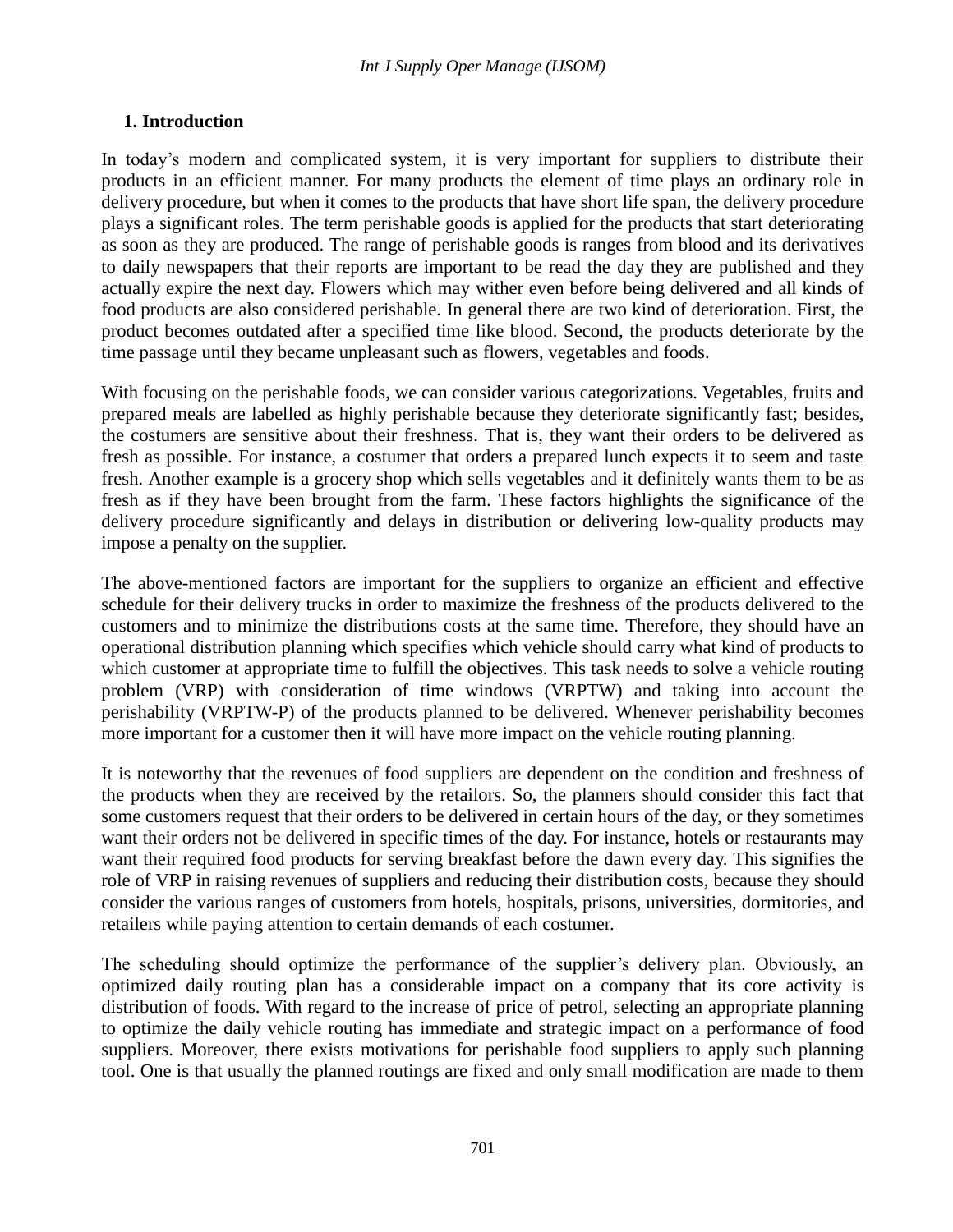from day to day. The other practical reason is that if the main plan does not work desirably, the products of company loss their quality.

Due to the above mentioned facts and factors, an integrated well-disciplined schedule should be designed for their daily vehicle routings in a way that the supplier makes sure that the freshest products will be received to their customer and the distributions costs are effectively minimized. In other words, they need to apply VRP for their daily distribution scheduling. This calls for modelling a multi-objective planning system which aims at maximizing profit (revenue minus distribution and perishability costs), and to maximize freshness of the products to be delivered to a customer. These two objectives are in conflict with each other and an appropriate trade-off is needed here.

Following previous studies on literature of perishable goods', it seems that few studies examined the customer selection option. None of the recent articles considered that servicing a customer would result in excessive costs and reducing the total profit. There might be a faraway customer with a little amount of demands and delivering service to this customer might cost the distributer dearly and this is not preferable. And also, delivering products at the highest possible level of freshness considering the cost of distribution simultaneously is another subject which has been turned a blind eye to in the recent studies in the field of perishable products' distribution.

The rest of this article is organized as follows. A comprehensive relevant literature review in vehicle routing problem for perishable goods is reviewed in section 2. A mixed integer non-linear mathematical model for the problem is proposed in section 3 with respect to the assumptions considered in this paper. Some numerical examples are generated and solved by our model in section 4. Parameters tuning are presented in section5.Finally in the section 6, the conclusion of this work is summarized and some hints for future research are discussed.

## **2. Literature Review**

There are so many articles discussing perishable goods most of which are in the field of pricing, inventory control and return policies to a retailer, but a few papers have focused on the distribution of perishable goods. It is worth mentioning that most of them are published in the recent years which shows the rising trend of the researchers to this subject. Hereafter, we will review some works that are close to our research. For more general VRP concept the two main references have been used widely in many studies (Golden, Raghavan, & Wasil, 2008; Toth & Vigo, 2001).

A stochastic VRPTW model has been constructed to determine the optimal routing plan, loads and departure time for each vehicle with consideration of stochastic and deterministic travel times for vehicles in two separate instances and also took perishability concept into account (Hsu, Hung, & Li, 2007). This is the base paper for so many related papers in this topic. A hybrid combination of genetic algorithms and construction heuristic for vehicle routing was proposed in the problem of scheduling and distributing ready-mixed concrete supply chain which is a perishable product (Naso, Surico, Turchiano, & Kaymak, 2007). A heuristic algorithm was developed for a vegetable distribution problem with hard time windows which includes vegetable perishability as a main factor (Osvald  $\&$ Stirn, 2008). A multi-depot VRP for a real world distribution of fresh milk instance was published (Tarantilis & Kiranoudis, 2002).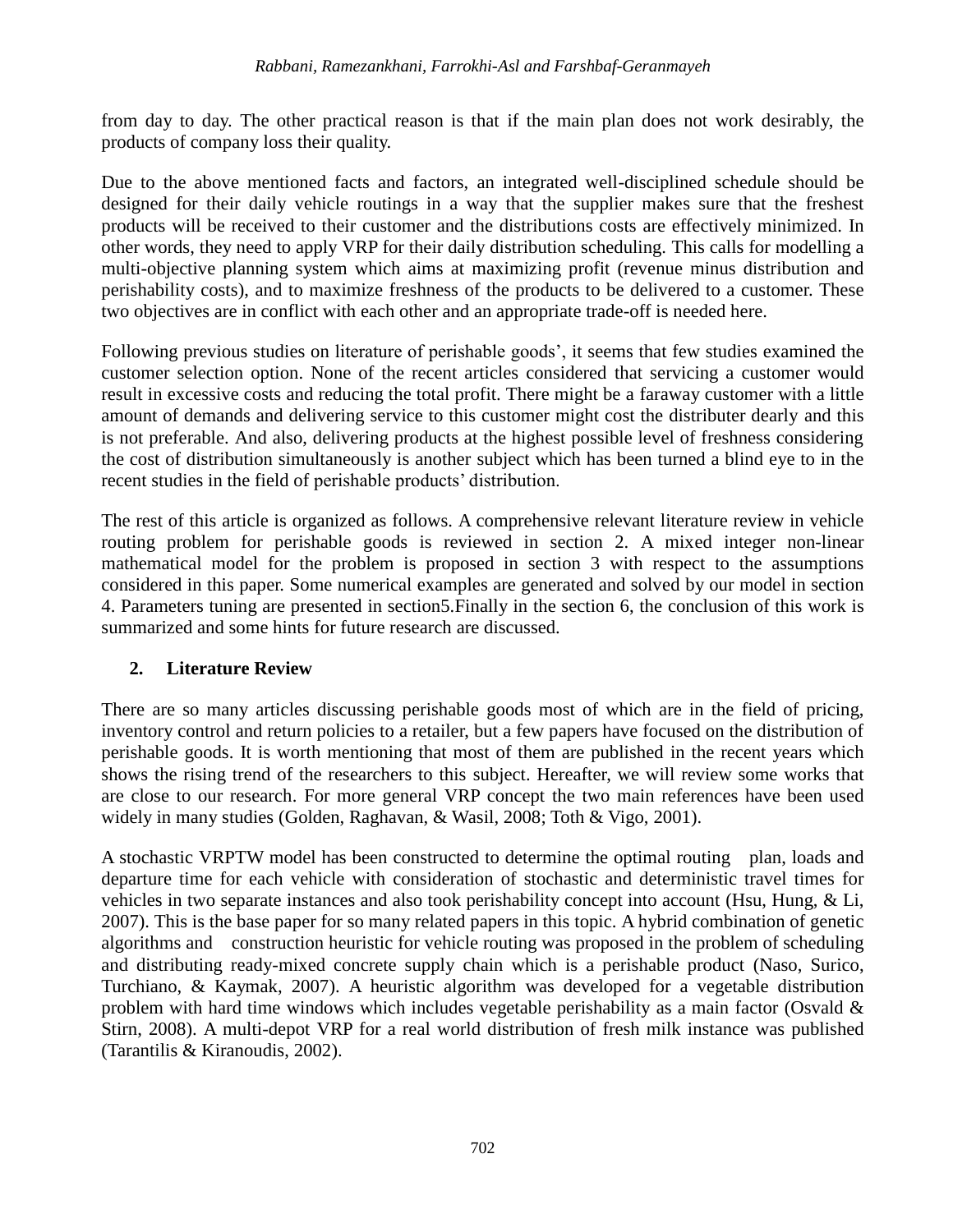From the solution point of view, some exact and heuristic algorithms have been reviewed in the field of VRPTW for perishable goods (Doerner, Gronalt, Hartl, Kiechle, & Reimann, 2008). A real case study in a Portuguese food distributer center was applied which is a very successful example for the impact of optimization programming for VRPTW-P (Pedro Amorim, Parragh, Sperandio, & Almada-Lobo, 2012) but some of the perishability-related assumptions are not approved in our opinion. Another successful application of VRPTW modeling in healthcare real case of picking up blood bags was presented in the Austrian Red Cross (Doerner et al., 2008) Integrated production scheduling with VRPTW with stochastic demands for perishable food products have also been conducted and a value deterioration has been added into the objective function as a deterioration rate (Chen, Hsueh, & Chang, 2009). A multi-objective mathematical formulation of VRP with hard time windows and homogeneous fleet has been proposed and an evolutionary algorithm is implemented for large-size problems (P Amorim & Almada-Lobo, 2014). Similarly, a bi-objective inventory routing problem for perishable goods by considering customer satisfaction level has been published recently which could be used as an extension for future studies (Rahimi, Baboli, & Rekik, 2014).

|  |  |  |  |  | Table 1. comparison of the VRP related papers considering perishable products |  |  |
|--|--|--|--|--|-------------------------------------------------------------------------------|--|--|
|--|--|--|--|--|-------------------------------------------------------------------------------|--|--|

| <b>Author</b>                                                      | <b>VRP</b> type | Number of         | Perishability | <b>Products</b> | <b>Distribution</b> | <b>Customer</b>  |
|--------------------------------------------------------------------|-----------------|-------------------|---------------|-----------------|---------------------|------------------|
|                                                                    |                 | <b>Objectives</b> |               |                 | Fleet               | <b>Selection</b> |
| (Hsu et al., 2007)                                                 | STW; TD         |                   | Stochastic    | Single          | Heterogeneous       | N <sub>0</sub>   |
| Stirn.<br>(Osvald<br>&<br>2008)                                    | HTW; TD         |                   | Deterministic | Single          | Homogeneous         | N <sub>0</sub>   |
| (Chen et al., 2009)                                                | <b>STW</b>      |                   | Stochastic    | Multiple        | Homogeneous         | N <sub>0</sub>   |
| (Pedro Amorim et al.,<br>2012)                                     | <b>HTW</b>      |                   | Deterministic | Single          | Heterogeneous       | N <sub>o</sub>   |
| Amorim<br>$\mathcal{R}_{\mathcal{L}}$<br>(P)<br>Almada-Lobo, 2014) | <b>HTW</b>      | $\mathfrak{D}$    | Deterministic | Multiple        | Homogeneous         | N <sub>0</sub>   |
| This paper                                                         | STW: TD         | ↑                 | Stochastic    | Multiple        | Heterogeneous       | Yes              |

STW: Soft Time Window, HTW: Hard Time Window; TD: Time Dependent travel time

In Table 1 our work is compared into the closest papers in the field of VRPTW-P with respect to some model's characteristics. It is worth mentioning that this paper is the first one to consider customer selection option considering perishability nature of the customer's demands.

### **3. Mathematical Model**

Most of the works in the literature has the objectives such as minimizing the costs of distribution. The model presented below has an option of customer selection to maximize the revenue of selling products to a customer minus the loss of violating time window and distribution cost which is time dependent.

Some assumptions during the modeling process should be made which are listed below. Now, we present the mixed integer non-linear programming model with respect to the following assumptions:

 There is multiple products with specific rate of deterioration which is a function of travel time.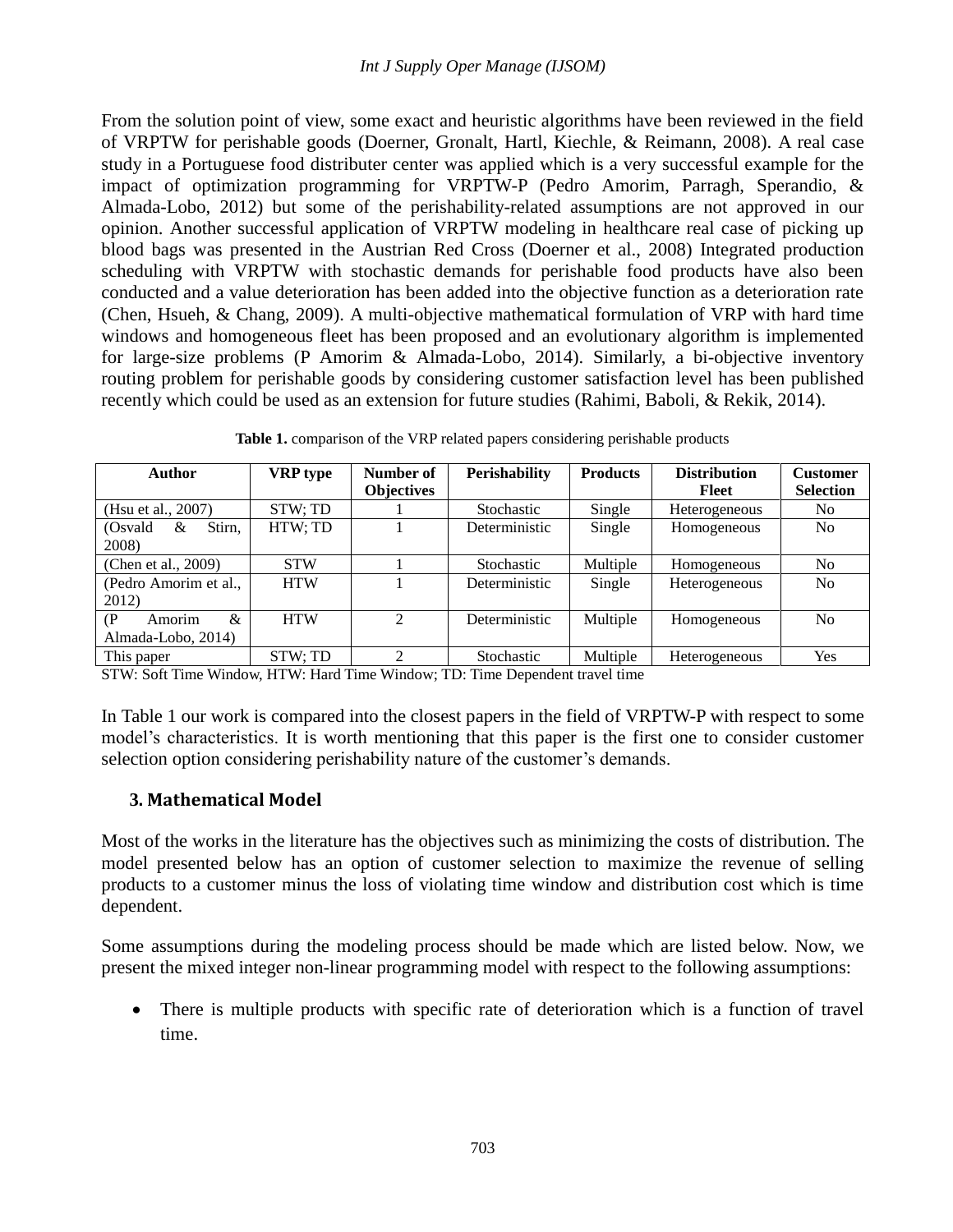- The distribution fleet is heterogeneous with multiple vehicles and each vehicle has a particular capacity. Multiple products could be transferred by each vehicle and there is no limitation for the products type.
- Only one depot is considered in the problem.
- Once a vehicle leaves the depot, all the products are in their maximum freshness.
- Each customer has a specified demand of each product which has to be fulfilled if the customer is chosen to be serviced. Also there is a particular time window for each customer in which it should get service. The time windows could be violated as there is a penalty for this violation in the cost function. Only delays in time windows results penalty.
- The service time for each customer is a function of its demand.
- There is a customer selection option in the model which could select or neglect a customer because of increasing in costs.

The formulation and notation is based on the VRPTW formulation proposed before (Cordeau, Desaulniers, Desrosiers, Solomon, & Soumis, 2001). The indices, parameters and decision variables of the model is as follows:

Indices:

 $i, j$ : number of customers;  $i, j = 1, 2, \dots, m$ 

*A* : set of available routes between customers and depot;  $(i, j) \in A$ 

*n*: number of products;  $n = 1, 2, ..., N$  $k:$  number of vehicles;  $k = 1, 2, ..., K$  $\delta_i^+$ : set of successors of i;  $\delta_i^+ = \{j | (i, j) \in A\}$ 

$$
\delta_i^- \text{ : set of predecessors of i; } \delta_i^- = \{j | (j, i) \in A\}
$$

 $0, m+1$ : indices for depot

Parameters:

- *N* : number of products
- *m* : number of customers
- $t_{ij}$  : time of the route  $(i, j)$

 $c_{ij} = \alpha t_{ij}$ : cost of the route  $(i, j)$ 

*n*  $d_i$ <sup>"</sup>: customer i's demand of product n

*n p* : price of product n

 $a_i$ : customer i's start of time window

- $b_i$ : customer i's end of time window
- *g* : goodwill loss for delay in the time window
- $\lambda$ <sup>n</sup>: penalty for delay in the time window per product n's unit
- $C^k$ : capacity of vehicle k
- $v^n$ : volume occupied per product n's unit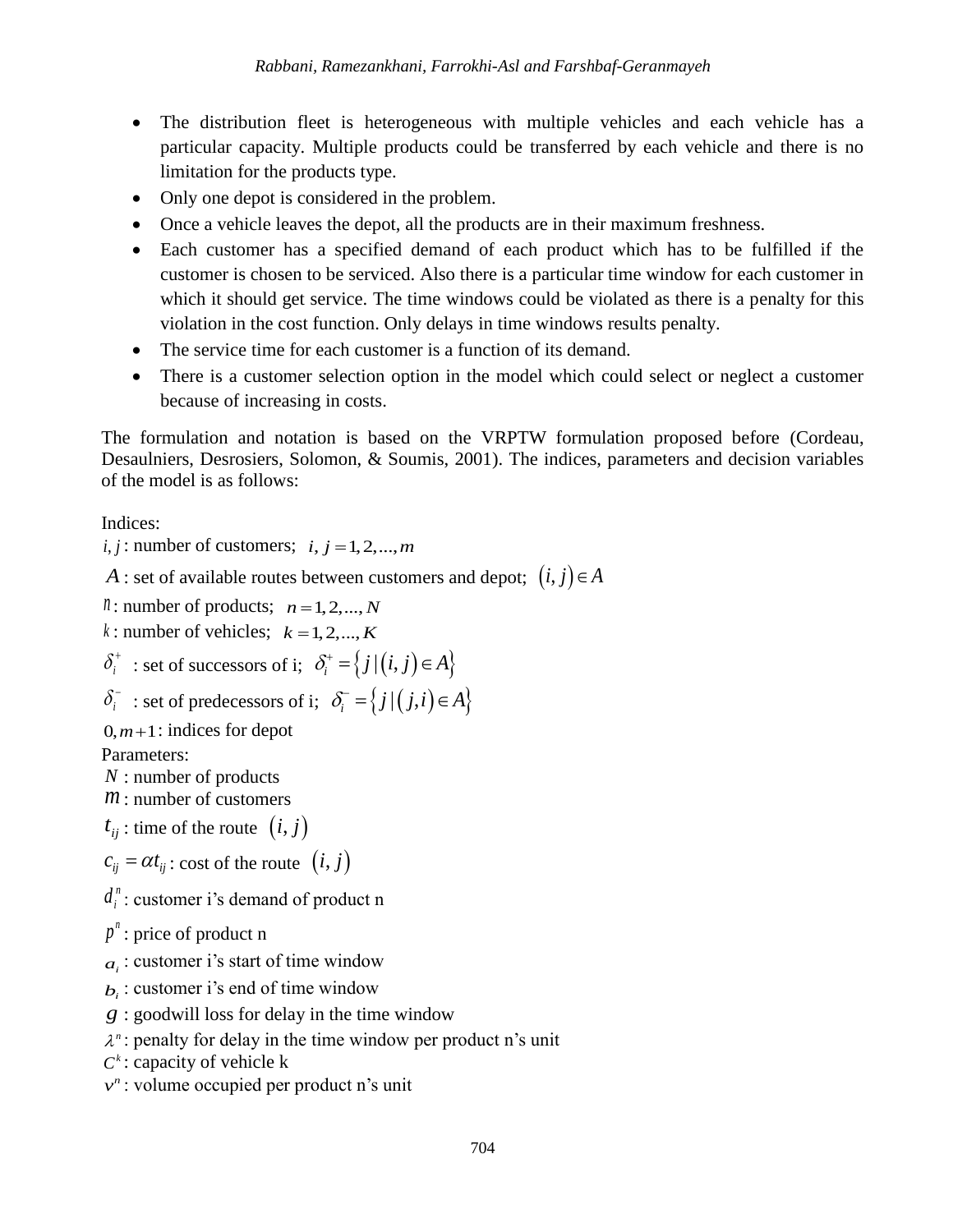- *n r* : deterioration rate of product n
- *n s* : service time of product n

 $_{lsl_i}$ : shelf-life of the most perishable product of the customer i's total demand

 $\frac{n}{n} = \frac{100}{n}$  $sl^n = \frac{100}{r^n}$ : useful shelf-life of product n

Decision variables:

 $x_{ijk}$ : 1, if the route  $(i, j)$  is crossed by the vehicle k and 0 otherwise

- $z_i$ : 1, customer i is getting service and 0 otherwise
- *k*  $y_i^*$ : start time of servicing to the customer i by vehicle k
- *n*  $f_i^{\pi}$ : freshness of product n while the customer i is getting service
- *kk* : total number of vehicles needed
- 

The mathematical model is represented below:

$$
w_i^n: 1, \text{ if a customer has a demand for product n and 0 otherwise}
$$
  
The mathematical model is represented below:  

$$
\max z_1 = \sum_{n=1}^N \sum_{i=1}^m d_i^n p^n z_i - \sum_{k=1}^K \sum_{i=0}^m \sum_{j=0}^m c_{ij} x_{ijk} - g \sum_{i=1}^m \sum_{k=1}^K \left( \max \{ y_i^k z_i^k, b_i \} - b_i \right)
$$

$$
- \sum_{n=1}^N \sum_{k=1}^K \sum_{i=1}^m \lambda^n d_i^n \left( \max \{ y_i^k z_i, b_i \} - b_i \right)
$$
(1)

<span id="page-5-0"></span>
$$
\max z_2 = \sum_{n=1}^{N} \sum_{i=1}^{m} f_i^n \tag{2}
$$

<span id="page-5-1"></span>
$$
s.t. \sum_{k=1}^{K} \sum_{j \in \delta_i^+} x_{ijk} = z_i \qquad i = 1,...,m
$$
\n(3)

<span id="page-5-3"></span><span id="page-5-2"></span>
$$
\sum_{j \in \delta_0^+}^m x_{0jk} \le 1 \qquad k = 1, ..., K \tag{4}
$$

<span id="page-5-4"></span>
$$
\sum_{j \in \delta_0^+} x_{0jk} \le 1 \qquad k = 1, ..., K
$$
\n
$$
\sum_{i \in \delta_j^-} x_{ijk} - \sum_{i \in \delta_j^+}^m x_{jik} = 0 \qquad k = 1, ..., K
$$
\n(4)

$$
\sum_{i \in \delta_{n+1}}^m x_{i(n+1)k} \le 1 \qquad k = 1, ..., K \tag{6}
$$

$$
\sum_{i \in \delta_{n+1}^-} x_{i(n+1)k} \le 1 \qquad k = 1, ..., K
$$
\n
$$
y_i^k + \sum_{n=1}^N d_i^n s^n + t_{ij} - M\left(1 - x_{ijk}\right) \le y_j^k \qquad k = 1, ..., K; \forall (i, j) \in A
$$
\n(7)

$$
y_{i} + \sum_{n=1}^{N} a_{i} s + t_{ij} - M \left( 1 - x_{ijk} \right) \le y_{j} \qquad \kappa = 1, ..., K, \forall (i, j) \in A
$$
  

$$
\sum_{n=1}^{N} \sum_{j \in \delta_{i}^{+}}^{m} d_{i}^{n} v^{n} x_{ijk} \le C^{k} \qquad k = 1, ..., K
$$
  
(8)

<span id="page-5-9"></span><span id="page-5-8"></span><span id="page-5-7"></span><span id="page-5-6"></span><span id="page-5-5"></span>
$$
\sum_{k=1}^{n-1} \sum_{i \in \delta_{n+1}^-}^m x_{i(n+1)k} = kk \tag{9}
$$

$$
\sum_{k=1}^{k} \sum_{i \in \delta_{n+1}^{-}} \lambda_{i}^{(k+1)k}
$$
  
\n
$$
y_0^k + l s l_i - y_i^k \ge 0
$$
  $k = 1,..., K, i = 1,..., m$  (10)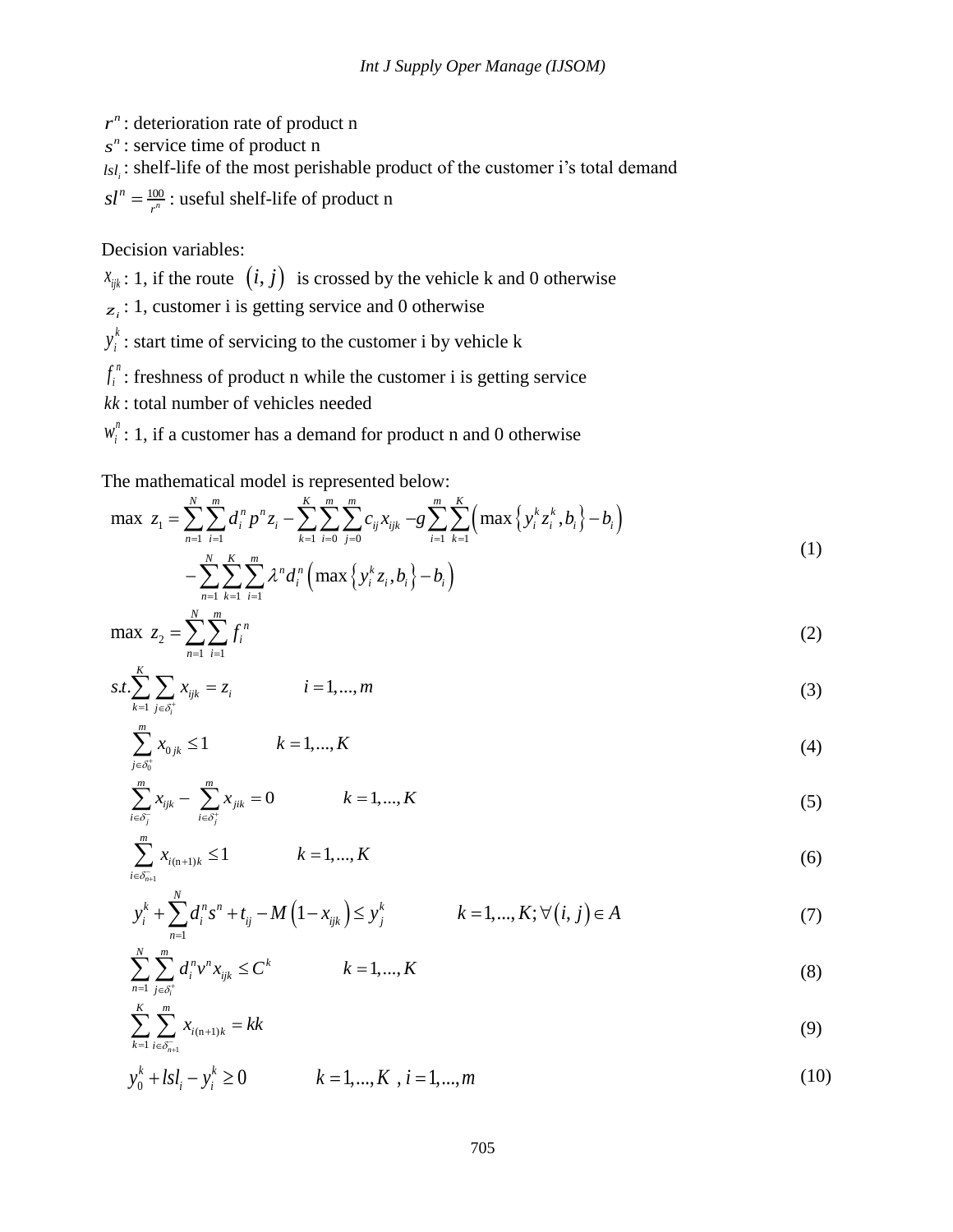Rabbani, Ramezankhani, Farrokhi-Asl and Farshbaf-Geranmayeh  
\n
$$
f_i^n \le \frac{y_0^k + sl^n - y_i^k + M(1 - z_i)}{sl^n} \qquad k = 1, ..., K, \ i = 1, ..., m, \ n = 1, ..., N
$$
\n(11)

$$
J_i \leq \frac{1}{s l^n} \qquad \qquad K = 1, ..., K \, , \, l = 1, ..., m \, , \, n = 1, ..., N \tag{11}
$$
\n
$$
f_i^n \leq w_i^n z_i \qquad \qquad k = 1, ..., K \, , \, i = 1, ..., m \, , \, n = 1, ..., N \tag{12}
$$

$$
w_i^n \le d_i^n \le M w_i^n
$$
  
\n
$$
x_{ijk} \in \{0, 1\}
$$
  $k = 1, ..., K, i = 0, ..., m+1, j = 0, ..., m+1$  (14)

<span id="page-6-2"></span><span id="page-6-1"></span><span id="page-6-0"></span>
$$
x_{ijk} \in \{0, 1\} \qquad k = 1, \dots, K \, , \, i = 0, \dots, m+1 \, , \, j = 0, \dots, m+1 \tag{14}
$$

$$
z_i \in \{0,1\} \qquad i = 1,...,m \tag{15}
$$

$$
y_i^k \ge 0 \qquad k = 1, ..., K, \ i = 1, ..., m
$$
 (16)

The first objective [\(1\)](#page-5-0) maximizes the total profit. First term is the revenue of fulfilling selected customers' demand. Term two refers to the distribution costs and the third term shows the goodwill loss due to delay in servicing customers and the fourth term considers the goodwill loss due to delay in servicing customers in respect of each product's per unit. The second objective [\(2\)](#page-5-1) maximizes the sum of products' freshness for the selected customers in the start time of servicing to the one. Constraints [\(3\)](#page-5-2) ensure that each customer should receive service by at most one vehicle. Constraints [\(4\)](#page-5-3) ensure that if a vehicle services any customer, it starts its route from the depot. Constraints [\(5\)](#page-5-4) guarantee that a vehicle enters a customer then it should leave this customer. Constraints [\(6\)](#page-5-5) state that a vehicle left the depot should return back to the depot. Constraints [\(7\)](#page-5-6) ensure the consistency of time. Constraints [\(8\)](#page-5-7) ensure that the capacity of each vehicle does not trespass from capacity limitations. Constraints [\(9\)](#page-5-8) determine the number of vehicles used in general. Constraints [\(10\)](#page-5-9) ensure that no customer will receive rancid products. Constraints [\(11\)](#page-6-0) determine the freshness percent of each product received by each customer. Constraints [\(12\)](#page-6-1) ensure that the freshness would not exceed its maximum amount which is 100% or 1. Constraints [\(13\)](#page-6-2) determine whether a customer has a demand for a product or not. Constraints (14)-(16) are bounding constraints.

#### **4. Methodology**

To solve this multi-objective mixed integer non-linear programming problem an interactive solution procedure is introduced as TH method (Torabi & Hassini, 2008). TH method is a novel fuzzy approach which is applicable in multi-objective problems to find an efficient compromise solution. Several articles in the past years have affirmed that the TH method is an exceptional fuzzy approach which has computational advantages over other methods and also can provide efficient solutions based on the decision maker's preferences. TH method eases up the decision makers' doubt to select between the proposed solutions in an efficient frontier by providing one solution in the end. Furthermore, this method gives satisfying flexibility to generate different solutions in order to help the decision maker select the preferred and practical solution.

The main steps of the TH method in our problem can be summarized as follows:

*Step 1*. Determine the positive ideal solution (PIS) and negative ideal solution (NIS) for each objective function solving the corresponding MINLP model as follows: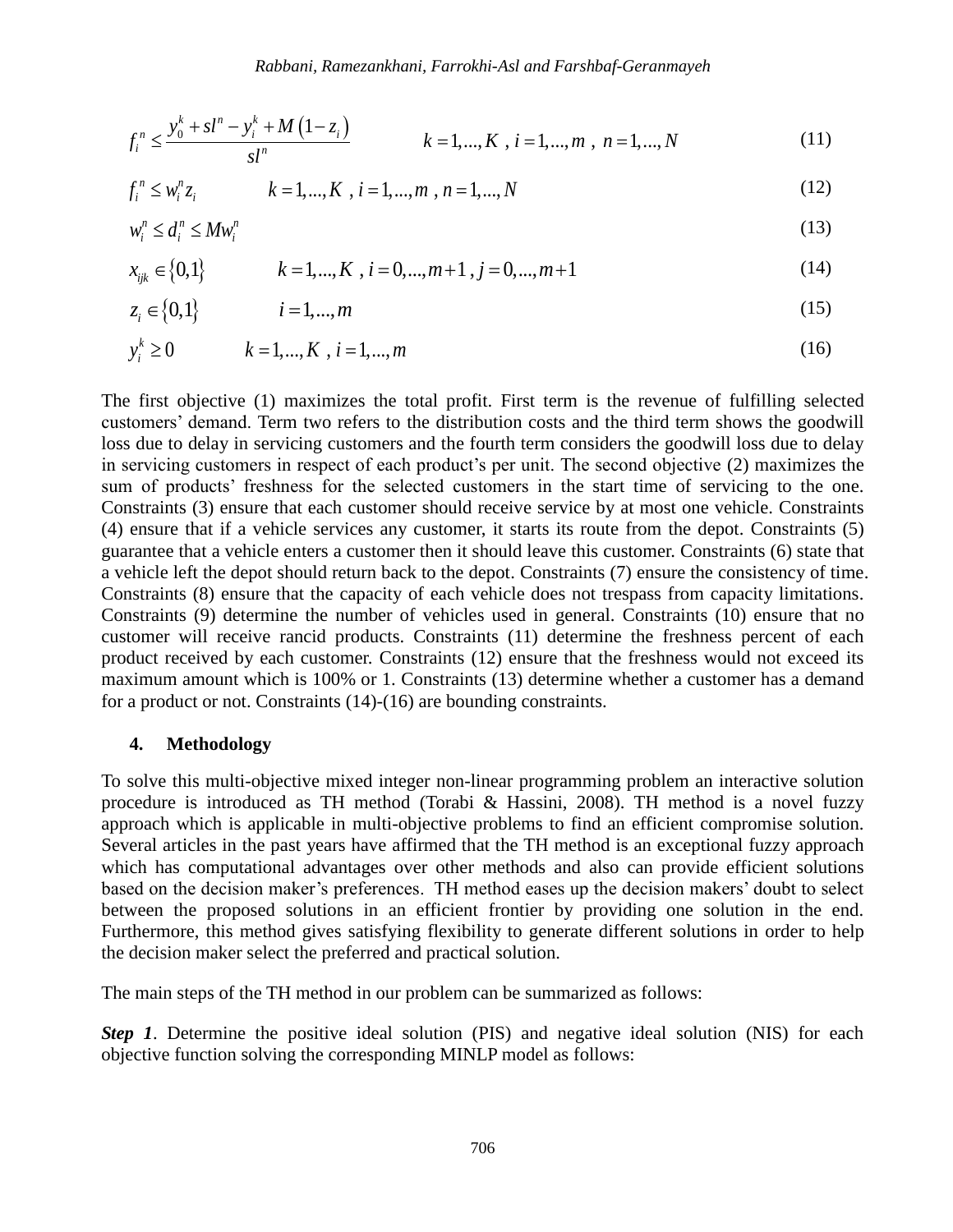$$
Z_1^{PIS} = \max z_1
$$
  $Z_1^{NIS} = \min z_1$   
\n $Z_2^{PIS} = \max z_2$   $Z_2^{NIS} = \min z_2$ 

It should be noted that determining the above ideal solutions needs solving four mixed integer non-linear program which could be time-consuming especially in large-sized problems. Hence, implementation of heuristics or estimating NISs without solving the corresponding problem is strongly suggested (Torabi & Hassini, 2009).

*Step 2*. Specify a linear membership function for each objective function as follows:

$$
\mu_{1} = \begin{cases}\n1 & z_{1} > Z_{1}^{PIS} \\
\frac{z_{1} - Z_{1}^{NIS}}{Z_{1}^{PIS} - Z_{1}^{NIS}} & Z_{1}^{NIS} \le z_{1} \le Z_{1}^{PIS} \\
0 & z_{1} < Z_{1}^{NIS} \\
\frac{z_{1} & z_{2} > Z_{2}^{PIS}}{Z_{2}^{PIS} - Z_{2}^{NIS}} & Z_{2}^{NIS} \le z_{2} \le Z_{2}^{PIS} \\
0 & z_{2} < Z_{2}^{NIS}\n\end{cases}
$$
(17)

In fact,  $\mu_1$  and  $\mu_2$  represent the satisfaction degree of each objective function for the given route plan. [Figure 1](#page-7-0) represents the linear membership function for  $Z_1$ .



**Figure 1.** Linear membership function for  $z_1$ 

<span id="page-7-0"></span>*Step 3*. Convert the primary MINLP problem into a single-objective programming model using the

following new formulation:  
\n
$$
\max \lambda = \gamma \lambda_0 + (1 - \gamma) \sum_h \theta_h \mu_h
$$
\n(19)

s.t.  $\lambda_0 \leq \mu_h$   $h = 1,2$ (20)

$$
constraints (3) to (16) \tag{21}
$$

$$
\gamma \in [0,1] \tag{22}
$$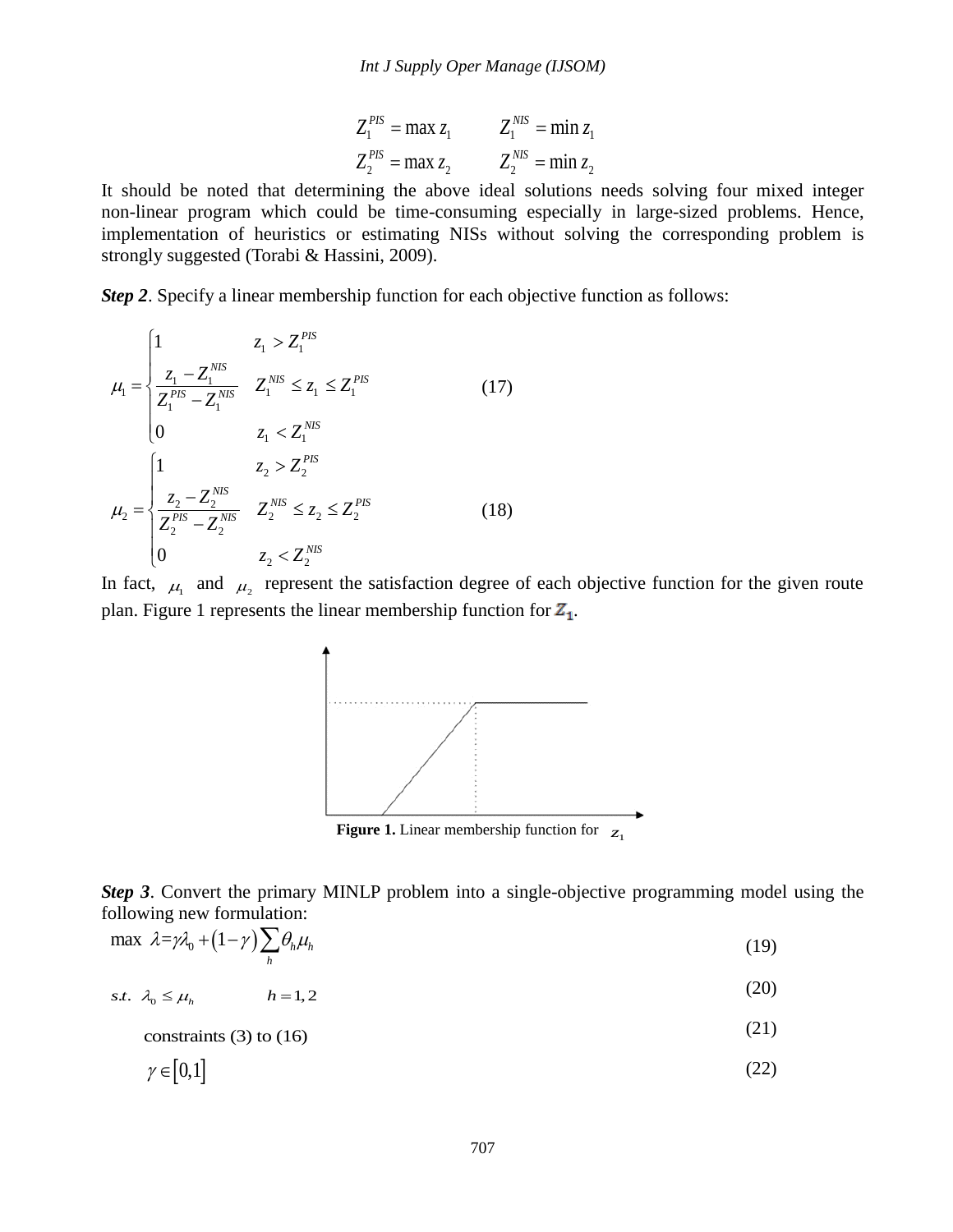The  $\mu_h$  and  $\lambda_0 = \min_h \{\mu_h\}$  represent the satisfaction of h-th objective function and the minimum degree of objectives, respectively. This formulation has a new objective function combined of the lower bound for satisfaction degree of objectives  $(\lambda_0)$  and the weighted sum of the achievement degrees  $(\mu_h)$  to ensure obtaining an adjustable balanced solution. Furthermore,  $\theta_h$  and  $\gamma$  represent the relative importance of the *<sup>h</sup>* -th objective function and the importance of the lower bound of satisfaction, respectively. The  $\theta_h$  values are determined by the decision maker based on one's opinion of the each objective function importance which can be derived using a multi-attribute decision making approach like AHP. The  $\theta_h$  values are positive and  $\sum_h \theta_h = 1$  should be satisfied. The proposed model is capable of taking decision maker's opinion into account for producing balanced and unbalanced solutions for the given problem through adjusting  $\gamma$  as a lower bound satisfaction preference parameter. The higher value of  $\gamma$  means maximizing the lower bound of satisfaction is more important which results in producing more balanced solutions. On the other hand, the lower value of  $\gamma$  means maximizing the sum of objective functions is more important and it results in high satisfaction degree for some objectives which will lead to more unbalanced solutions.

It should be noted that there is a correlation between  $\gamma$  and the range of  $\theta_h$ 's variation so there should be a limited rational interval for  $\gamma$  in which it could be determined for a given  $\rho$ <sub>h</sub> vector. For instance, if  $\rho_h$ 's change in a wide range then the corresponding  $\gamma$  should be determined as a small value (e.g. smaller than 0.3) because there is an explicit preference for the decision maker to get an unbalanced solution in the relative case.

*Step 4*. Determine appropriate values for  $\gamma$  and  $\theta_h$  then solve the problem. If the decision maker is satisfied with the current solution, stop. Otherwise, consider another value for  $\gamma$  or  $\theta_h$  and then go back to step 3.

To test our model some random examples has been generated and the two Genetic Algorithm (GA) and Simulated Annealing (SA) have been adopted to obtain reasonable results in the large-sized instances. The proposed model with abovementioned assumptions has been written in a GAMS 24.0 IDE coding language and it had produced optimal solutions for small-sized instances in a reasonable time. In the large-sized instances the GAMS IDE could not solve the problem due to NP-hard nature of the VRPTW-P problem. The results are obtained from a computer with a normal processing memory. The computer's specifications are as follows: Intel(R) Core(TM) i5-M480 @2.67 GHz 4 CPUs processor, 8192MB RAM and on a Windows 7 Home Premium 64-bit operating system.

### **4.1. Genetic Algorithm**

Genetic algorithm has become popular as a tool to solve NP-hard optimization problems. Explaining the history, basic concepts and theoretical aspects of GA is not the aim of this paper and there is a lot of rich references for this purpose (Glover & Kochenberger, 2003). Only some general pseudo-code and some vital operators which are used in our solution algorithm are discussed. The general genetic algorithm pseudo-code is shown in the **Error! Reference source not found.**.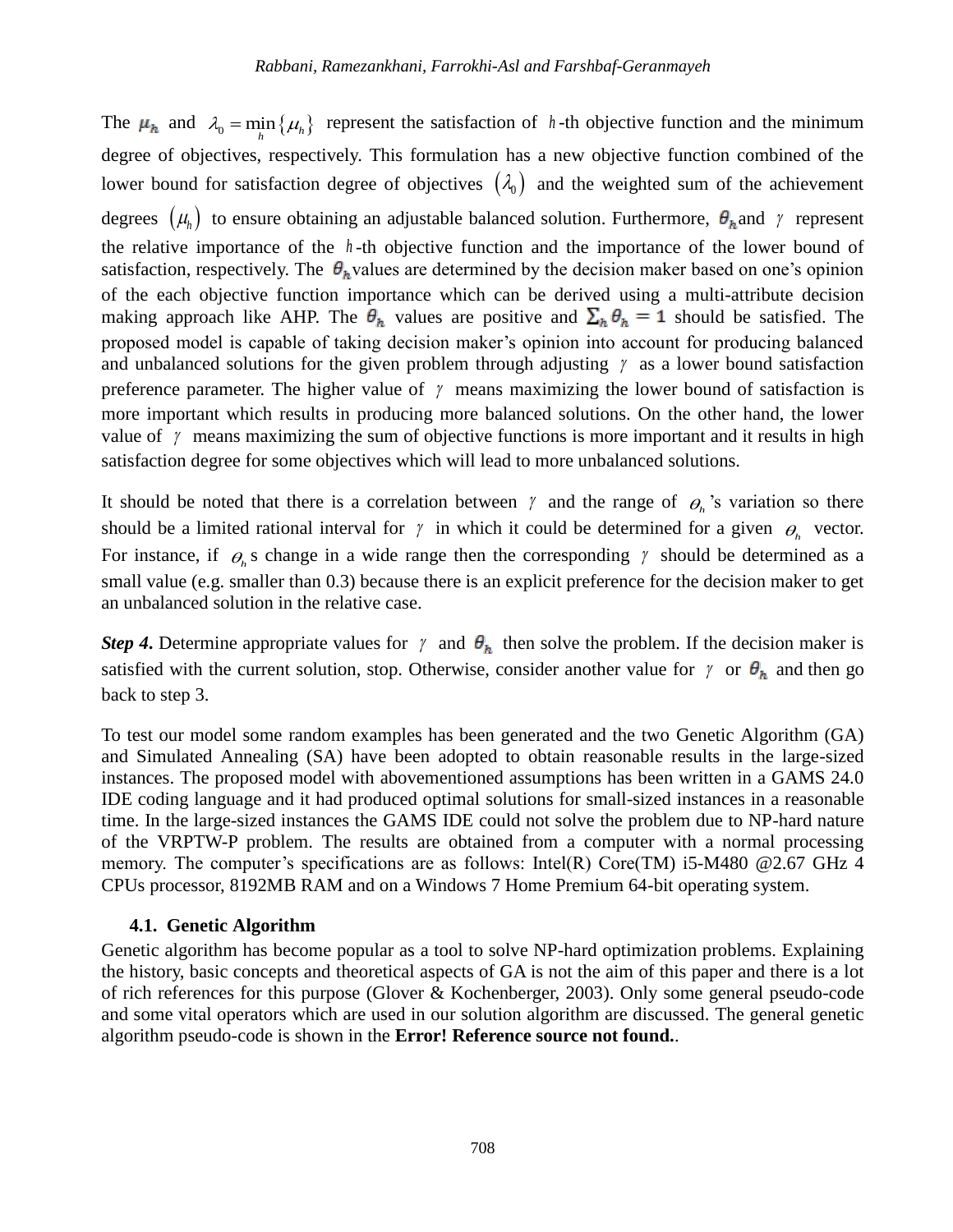Create an initial random population of chromosomes; while termination condition not satisfied do repeat evaluate the initial population; sort them: eliminate the excessive members if crossover condition satisfied then select parent chromosomes using roulette wheel selection algorithm; choose crossover parameters; perform crossover; save the crossover offspring population; if mutation condition satisfied then select parent chromosomes; choose mutation parameters; perform mutation; save the mutation offspring population; merge the initial, crossover and mutation populations; until sufficient offspring created; endwhile

**Figure 2.** General GA pseudo-code

#### **4.1.1. Chromosome Representation**

In order to apply the GA to this particular problem, we need to construct algorithm to initialization of the algorithm. In our approach, a chromosome representing a set of vehicles and their customers is given by an integer string with the length of  $+k$ , where m is the number of customers and k is the number of vehicles available. A gene smaller/equal than  $m$  in a given chromosome indicates the original customer assigned to a vehicle which is the gene next greater than  $m$  in the chromosome, while the sequence of genes in the chromosome string indicates the order of visitation of customers. An example of a chromosome considering 7 customers and 3 vehicles resulting in a solution for the network given in **Error! Reference source not found.** as follows:

1- 8- 7- 2- 6- 5- 3- 9- 10- 4  
\n
$$
L_1 = \{1\}
$$
  
\n $L_2 = \{7 \rightarrow 2 \rightarrow 6 \rightarrow 5 \rightarrow 3\}$   
\n $L_3 = \emptyset$   
\nFigure 3. Chromosome representation

In this representation  $L_k$  represents the sequence of customers in route of vehicle k. In this example, customer 4 is eliminated and vehicle 3 has been remained unused.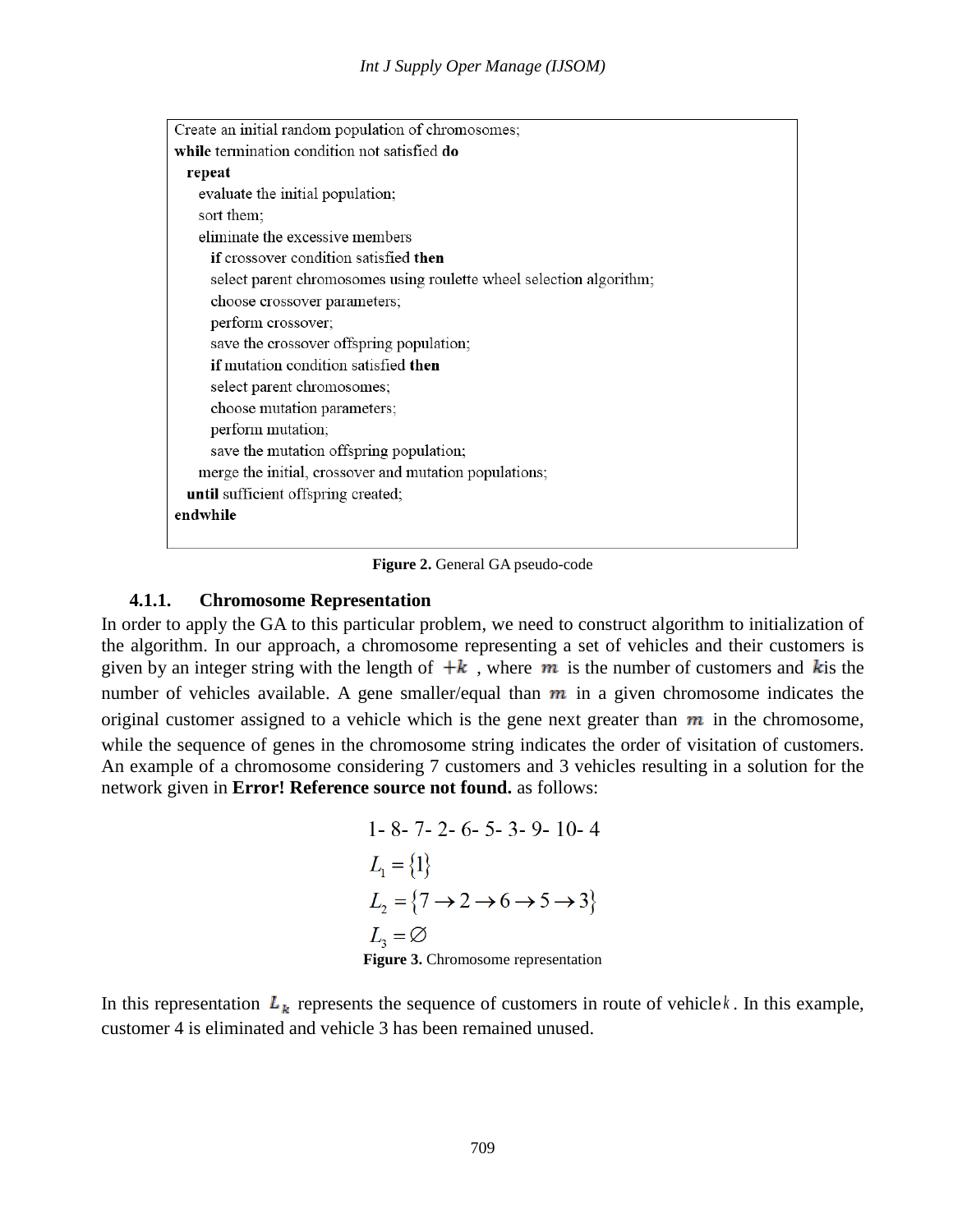### **4.1.2. Crossover**

Ordered Crossover (OX) is used in our algorithm. In OX operator two crossover points are randomly selected from the parents' chromosomes to produce the offsprings. The two crossover points give a matching selection which is used to affect a cross through position by position exchange operations. The steps of this crossover are summarized and an example for this crossover is shown in **Error! Reference source not found.**.

- 1) Randomly select two cut points. This will result in a swathe of parents' genes. Select the swathe of parent 1 and copy them directly to the child 1's same indexes of the segment and do the same for parent 2 and child 2.
- 2) Look up for the parent 1's selected swathe genes in the parent 2 and eliminate the same genes. Do the same for parent 2's selected swathe and parent.
- 3) Copy any remaining parent 1's genes in the empty positions of the child 2 while keeping the same sequence of genes. Do the same for parent 2's genes and child 1's empty positions.

Parent 1: 1 3 | 4 5 | 2 7 6 Parent 2: 24 | 17 | 653 Child 1:  $21 | 45 | 763$ Child 2: 3 4 | 1 7 | 5 2 6

**Figure 4.**The OX crossover operator example

### **4.1.3. Mutation**

We used three well-known mutation operators. The Insertion, Reversion and Swap operators have been used in a random Switch/Case concept in our algorithm. For further information the reader should study the work of Glover & Kochenberger (2003) in the case of unfamiliarity with the mentioned operators.

### **4.1.4. Selection**

A Roulette Wheel selection algorithm has been used in our algorithm. In roulette wheel selection, parents are given a probability of being selected that is directly proportional to their fitness evaluation. A parents is then chosen randomly based on this probability and produce offspring. For further information refer to the Glover & Kochenberger (2003).

### **4.2. Simulated Annealing**

Simulated annealing (SA) is a local search algorithm capable of escaping from local optima. Its ease of usage and convergence attributes and its use of hill-climbing moves to escape local optima have made it a popular technique over the past two decades. It is usually used in discrete optimization problems and to a lesser extent, continuous optimization problems. Explaining the history, basic concepts and theoretical aspects of SA is not the aim of this paper and there is a lot of rich references for that purpose (Eglese, 1990). The general structure of SA algorithm is shown in the Figure 5.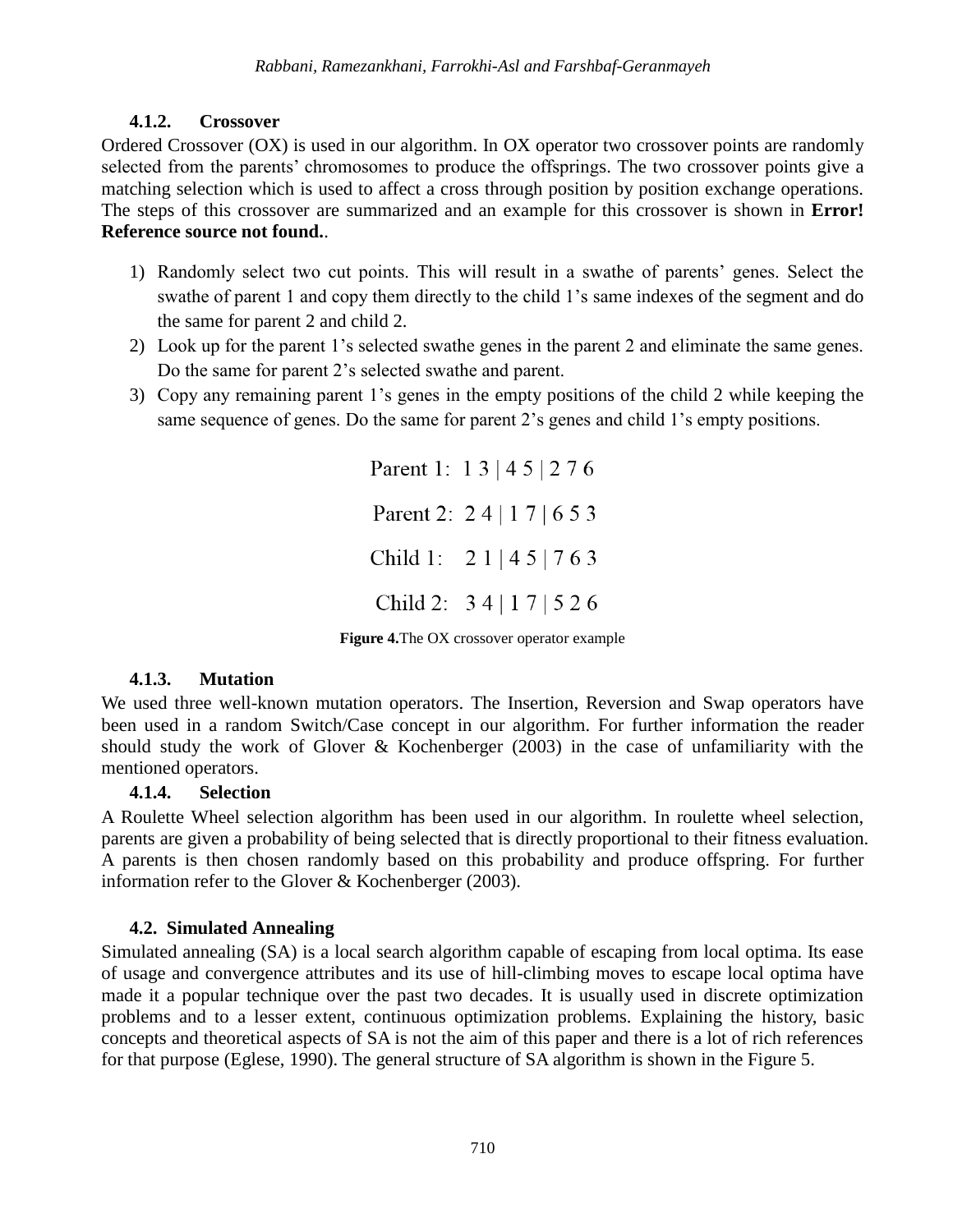| Create an initial random solution $W$ ;                                                                                                                                                                                         | Index:                                                                                                     |
|---------------------------------------------------------------------------------------------------------------------------------------------------------------------------------------------------------------------------------|------------------------------------------------------------------------------------------------------------|
| Set the counter $k$ to zero;                                                                                                                                                                                                    | $f$ : cost function                                                                                        |
| Select a temperature cooling schedule $t_k$ ;                                                                                                                                                                                   | $w^*$ : best found solution                                                                                |
| Select an initial temperature $T = t_0$ ;                                                                                                                                                                                       | $W'$ : the proposed new<br>solution                                                                        |
| Select a repetition schedule, $M_k$ , that defines the number of                                                                                                                                                                | $W$ : the current value of<br>search variable                                                              |
| iterations executed at each temperature, $t_k$                                                                                                                                                                                  | $\Delta E$ : energy level difference                                                                       |
| while termination condition not satisfied do<br>set repetition counter $m$ to zero;<br>repeat<br>generate a solution $w'$ ;<br>calculate $\Delta E_{w,w'} = f(w') - f(w);$<br>if $\Delta E_{ww} \leq 0$ then $w' \rightarrow w$ | of $W$ and $w'$<br>$k$ : algorithm's iteration<br>counter<br>$m$ : repetition counter<br>$T$ : temperature |
| $\Delta E_{w,w'}$<br>if $\Delta E_{ww} > 0$ then $w' \rightarrow w$ with the probability of e<br>$m = m + 1$<br>until $m = M_k$ ;<br>$k = k + 1$ ;<br>endwhile                                                                  |                                                                                                            |

**Figure 5.** General SA pseudo-code

#### **4.2.1. Annealing Schedule**

The annealing schedule method to reach to the efficient energy level is a critical point in SA algorithm. We adopted equation [\(23\)](#page-11-0) for our algorithm.

<span id="page-11-0"></span> $(2)$ 

$$
t_{k+1} = \alpha t_k \tag{23}
$$

where  $t_k$  represents the temperature in the k-th iteration and **a**represents the temperature damping rate. It's been proven that  $0.8 < \alpha < 0.99$  is an appropriate range for  $\alpha$  to be selected from. The higher value of  $\alpha$  would result in deeper search in the problem's solution set.

### **4.2.2. Neighbor Structure**

We used three well-known neighbor creation operators. The Insertion, Reversion and Swap operators have been used in a random Switch/Case concept in our algorithm. For further information the reader should study the work of (Eglese, 1990).

### **5. Parameters Tuning**

Both GA and SA is used to solve the problem. Both these two algorithms have several parameters which are all needed to be tuned properly to lead us to the best possible solution in a reasonable amount of time. GA has the initial population size  $\binom{n_{pop}}{p_{pop}}$ , mutation rate  $\binom{p_m}{p_m}$  and crossover rate  $(p_c)$  parameters to be tuned. Similarly, SA has the number of inner iterations  $(k)$ , initial temperature in the inner iterations  $(t_0)$  and the temperature damping rate  $(\alpha)$ . The Taguchi design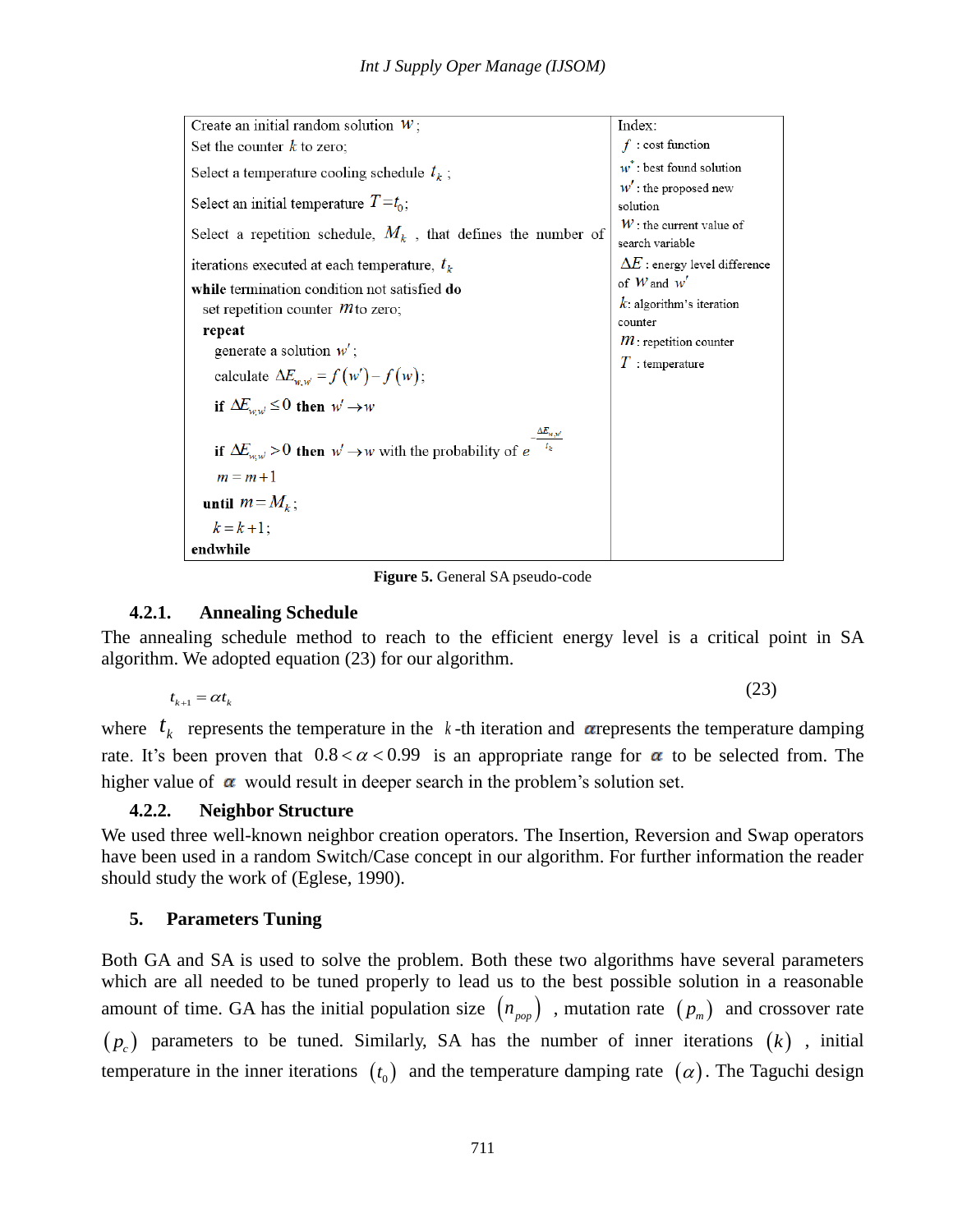is used to design the required experiments and achieve the tuning of parameters' goal. Three levels are considered for each factor to be tuned and Minitab software is used to design experiments and analyze the results. For tuning parameters, a medium-size problem is solved considering the Taguchi method. The result following results of experiments and analysis are shown as follows:



**Figure 6.** Analysis of Taguchi design for GA parameters



**Figure 7.** Analysis of Taguchi design for SA parameters

**Table 2.** Taguchi design of experiment and results for GA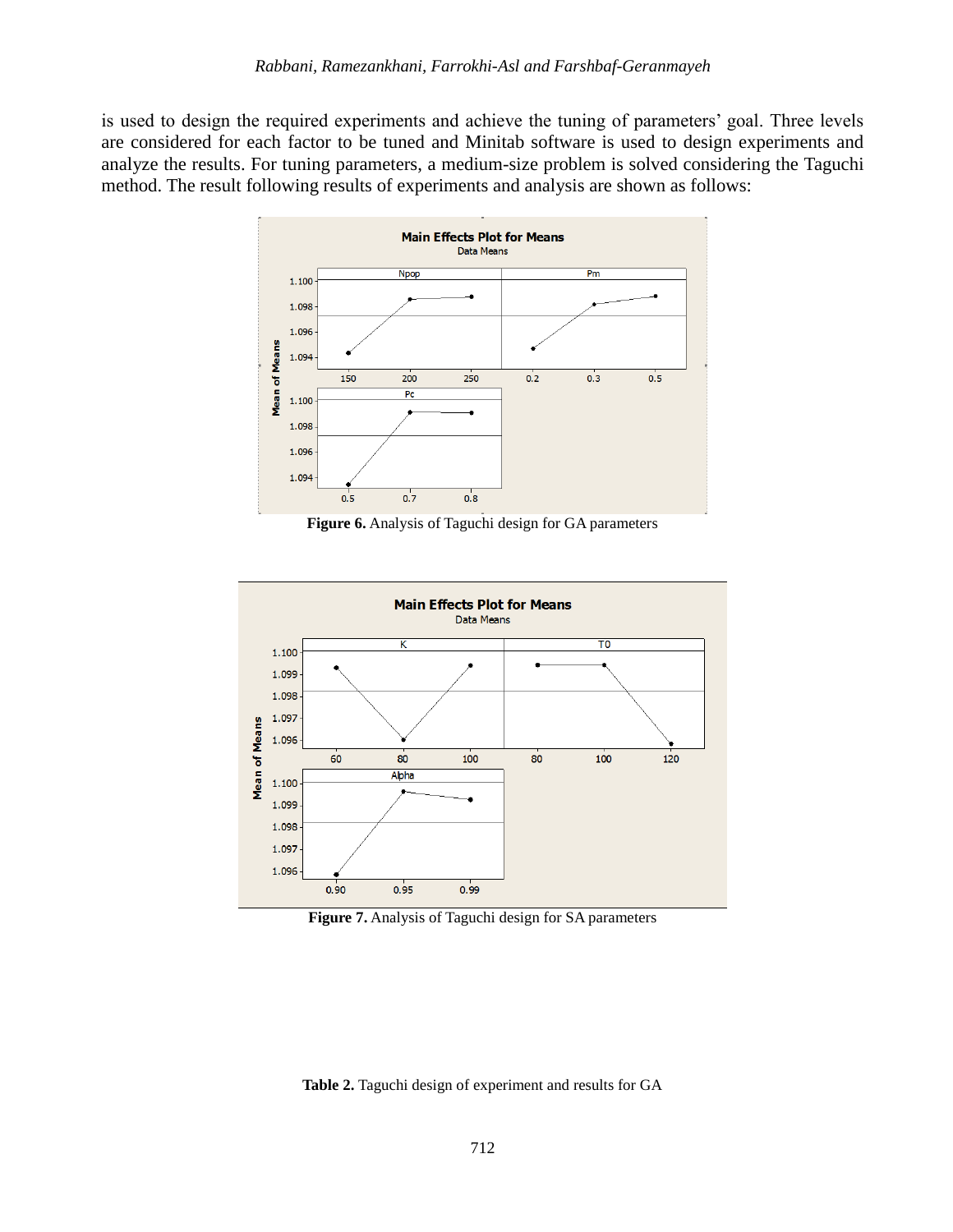|                     |            | Parameters | Objective |                 |
|---------------------|------------|------------|-----------|-----------------|
| Taguchi Design      | $n_{pop}$  | $p_{m}$    | $p_{c}$   | <b>Function</b> |
| Experiment 1        | 150        | 0.2        | 0.5       | 1.0848          |
| Experiment 2        | 150        | 0.3        | 0.7       | 1.0990          |
| Experiment 3        | 150        | 0.5        | 0.8       | 1.0994          |
| Experiment 4        | <b>200</b> | 0.2        | 0.7       | 1.0995          |
| Experiment 5        | 200        | 0.3        | 0.8       | 1.0982          |
| Experiment 6        | 200        | 0.5        | 0.5       | 1.0981          |
| Experiment 7        | 250        | 0.2        | 0.8       | 1.0999          |
| Experiment 8        | 250        | 0.3        | 0.5       | 1.0975          |
| <b>Experiment 9</b> | 250        | 0.5        | 0.7       | 1.0991          |

**Table 3.** Taguchi design of experiment and results for SA

|                |     | Parameters | Objective |          |
|----------------|-----|------------|-----------|----------|
| Taguchi Design | k   | $t_{0}$    | $\alpha$  | Function |
| Experiment 1   | 60  | 80         | 0.90      | 1.0993   |
| Experiment 2   | 60  | 100        | 0.95      | 1.0994   |
| Experiment 3   | 60  | 120        | 0.99      | 1.0993   |
| Experiment 4   | 80  | 80         | 0.95      | 1.1000   |
| Experiment 5   | 80  | 100        | 0.99      | 1.0994   |
| Experiment 6   | 80  | 120        | 0.90      | 1.0887   |
| Experiment 7   | 100 | 80         | 0.99      | 1.0991   |
| Experiment 8   | 100 | 100        | 0.90      | 1.0996   |
| Experiment 9   | 100 | 120        | 0.95      | 1.0996   |

Considering the analysis reports shown in Figures 6 and 7 the suitable parameters for both algorithms which are tuned are as follows:

| <b>Table 4.</b> Parameter tuning results |            |            |          |  |  |  |  |
|------------------------------------------|------------|------------|----------|--|--|--|--|
|                                          |            | Parameters |          |  |  |  |  |
| Algorithm                                | k          | $t_{0}$    | $\alpha$ |  |  |  |  |
| <b>SA</b>                                | 60         | 100        | 0.99     |  |  |  |  |
|                                          | Parameters |            |          |  |  |  |  |
|                                          | $n_{pop}$  | $P_m$      | $P_c$    |  |  |  |  |
| GА                                       | 200        | በ 3        | 7.8      |  |  |  |  |

#### **6. Computational Experiments**

In order to perform the computational study about the effect of the distribution different scenarios in our proposed model, we generated some instances based on the randomly generated parameters which are shown in the Table 5.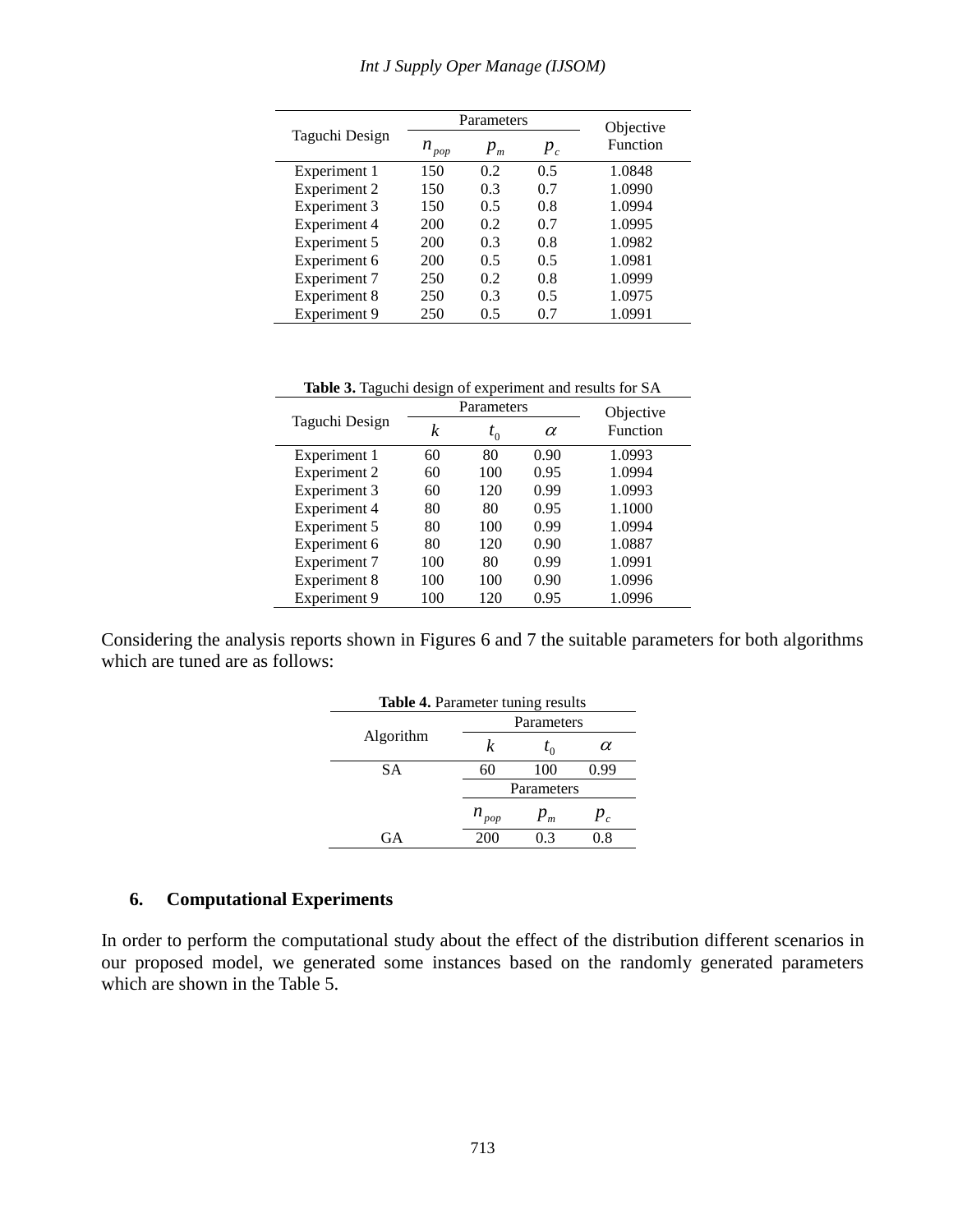|             | <b>Table 5.</b> The generated parameters                                                 |
|-------------|------------------------------------------------------------------------------------------|
| Parameter   | Procedure                                                                                |
| $d_i^n$     | Uniformly integer randomized between [0, 50]                                             |
| $s^n$       | Uniformly randomized between $[0.01, 0.1]$                                               |
| $v^n$       | Uniformly integer randomized between [1, 5]                                              |
| $\lambda^n$ | Uniformly integer randomized between [0, 10]                                             |
| $p^n$       | Uniformly integer randomized between [30, 100]                                           |
| $r^n$       | Uniformly integer randomized between [1, 5]                                              |
| $C^k$       | Uniformly integer randomized between [mean of total<br>demand, 1.5*mean of total demand] |
| X           | Uniformly integer randomized between [0, 250]                                            |
| Y           | Uniformly integer randomized between [0, 250]                                            |
| $\alpha$    | 10                                                                                       |
| $t_{ij}$    | $\sqrt{(X_i - X_j)^2 + (Y_i - Y_j)^2}$                                                   |
| g           | 100                                                                                      |
| $a_i$       | Uniformly integer randomized between [0, $lsl_i$ -3]                                     |
| $b_i$       | Uniformly integer randomized between [ $a_i$ , $a_i$ +40]                                |
|             |                                                                                          |

**Table 5. The grade parameters** 

 $*X:$  longitude position of a customer; Y : latitude position of a customer

Twelve different size instances are generated as it is shown in Table 6. The parameters of GA and SA algorithms are also shown in Table 4.

Regarding of solutions obtained by GAMS coding, GA and SA algorithms which have been coded in MATLAB software and the proposed methodology to solve the instances would result in a comparison table which could help us to determine which one of the solution tools is more practical in which instance with respect to its size. We used  $\gamma = 0.9$  as the TH method's parameter discussed before to solve P1 to P12. As it is shown in the **Error! Reference source not found.** the GAMS is not capable for solving a large-size problems and it cannot even handle P4 problem.

With the 600 iteration limitation, the GA produces better solutions comparing to SA, but when the iteration limitation increases to 1200 then SA represents better solutions. This is shown in the Figures 8-9. Although, the gap between the solutions obtained by algorithms and the solutions obtained by GAMS is not noticeable.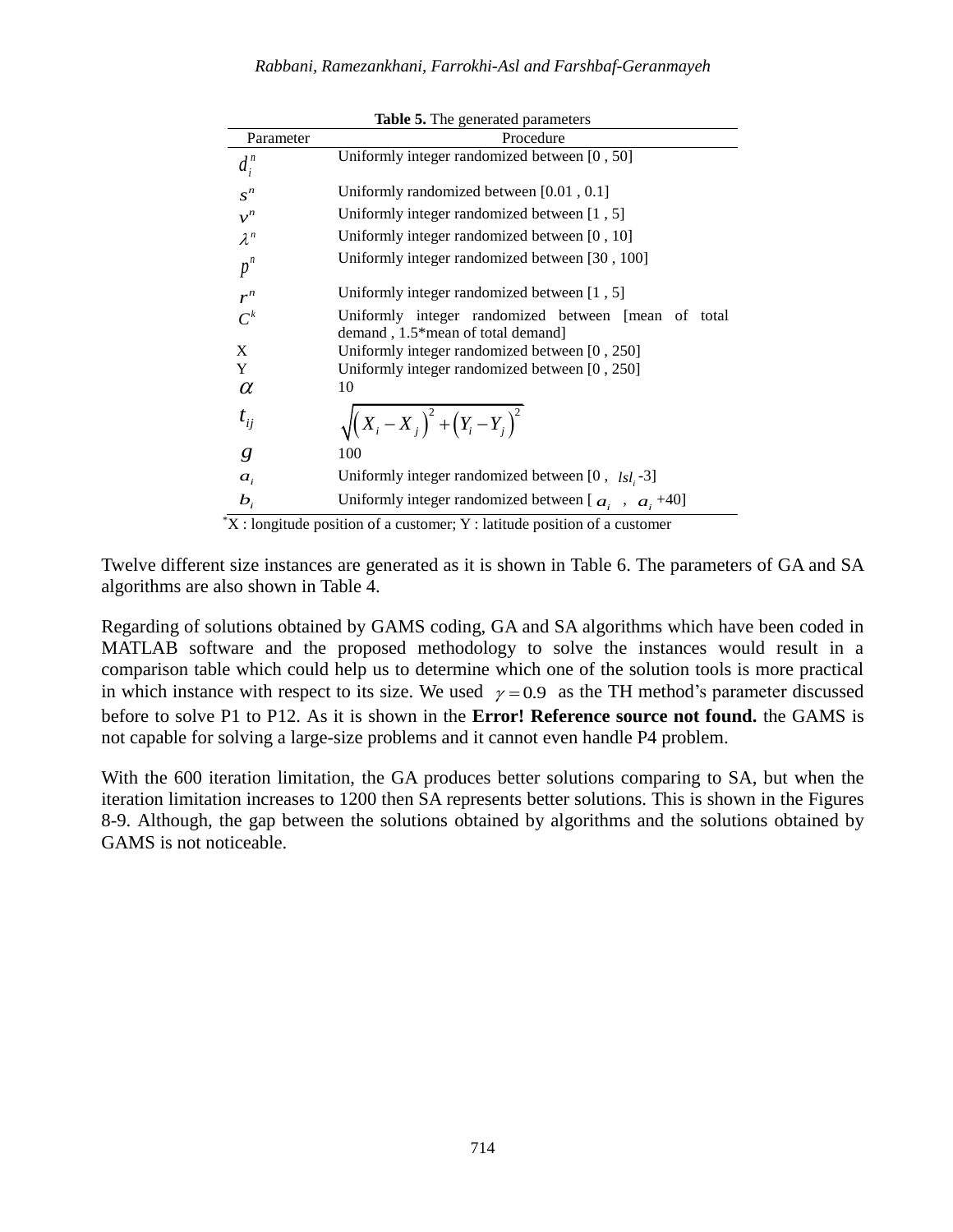# *Int J Supply Oper Manage (IJSOM)*

| Name            | Number of Customers | Number of Vehicles | Number of Products |
|-----------------|---------------------|--------------------|--------------------|
| P <sub>1</sub>  | 6                   |                    |                    |
| P <sub>2</sub>  | 10                  |                    |                    |
| P <sub>3</sub>  | 15                  |                    |                    |
| P4              | 20                  |                    |                    |
| P <sub>5</sub>  | 25                  | 10                 |                    |
| P <sub>6</sub>  | 30                  | 12                 |                    |
| P7              | 35                  | 14                 |                    |
| P <sub>8</sub>  | 40                  | 15                 |                    |
| P <sub>9</sub>  | 48                  | 17                 |                    |
| <b>P10</b>      | 55                  | 20                 |                    |
| <b>P11</b>      | 62                  | 22                 |                    |
| P <sub>12</sub> | 70                  | 23                 |                    |

**Table 6.** Random generated problems specifications

**Table 7.** Computational results

|                 | <b>GAMS</b>      |         | <b>GA</b>  |         |       |  |
|-----------------|------------------|---------|------------|---------|-------|--|
| <b>Name</b>     | <b>Objective</b> | Time(s) | objective  | Time(s) | gap   |  |
| P <sub>1</sub>  | 1.085            | 89.85   | 1.085      | 48.23   | 0%    |  |
| P <sub>2</sub>  | 1.102            | 226.42  | 1.102      | 49.89   | 0%    |  |
| P <sub>3</sub>  | 1.101            | 312.22  | 1.097      | 52.45   | 0.36% |  |
| <b>P4</b>       | -                |         | 1.098      | 68.12   |       |  |
| P <sub>5</sub>  |                  |         | 1.101      | 77.48   |       |  |
| P <sub>6</sub>  | -                |         | 1.101      | 89.68   |       |  |
| P7              | ۰                |         | 1.098      | 122.83  |       |  |
| P <sub>8</sub>  |                  |         | 1.099      | 142.25  |       |  |
| P <sub>9</sub>  | -                |         | 1.102      | 189.66  |       |  |
| P <sub>10</sub> | -                |         | 1.109      | 221.12  |       |  |
| <b>P11</b>      |                  |         | 1.103      | 261.78  |       |  |
| P <sub>12</sub> |                  |         | Infeasible | 321.01  |       |  |

| <b>Name</b>     | SA (600 iteration) |         |        | SA (1200 iteration) |         |       |
|-----------------|--------------------|---------|--------|---------------------|---------|-------|
|                 | <b>Objective</b>   | Time(s) | gap    | objective           | Time(s) | gap   |
| P <sub>1</sub>  | 1.085              | 47.22   | $0\%$  | 1.085               | 58.22   | 0%    |
| P <sub>2</sub>  | 1.102              | 51.21   | $0\%$  | 1.102               | 59.13   | 0%    |
| P <sub>3</sub>  | 0.989              | 54.45   | 11.32% | 1.098               | 61.23   | 0.27% |
| <b>P4</b>       | 0.879              | 71.22   |        | 1.099               | 99.56   |       |
| P <sub>5</sub>  | 0.955              | 80.30   |        | 1.102               | 109.90  |       |
| P <sub>6</sub>  | 0.912              | 85.45   | -      | 1.103               | 145.26  |       |
| P7              | 0.857              | 117.19  | -      | 1.102               | 188.67  |       |
| P <sub>8</sub>  | 0.798              | 168.77  |        | 1.105               | 234.88  |       |
| P <sub>9</sub>  | 1.023              | 206.46  | -      | 1.102               | 298.11  |       |
| P <sub>10</sub> | 0.884              | 243.05  | -      | 1.112               | 395.06  |       |
| P <sub>11</sub> | 0.986              | 274.40  |        | 1.107               | 436.14  |       |
| P <sub>12</sub> | Infeasible         | 328.78  |        | Infeasible          | 577.22  |       |

**Table 7.** Continued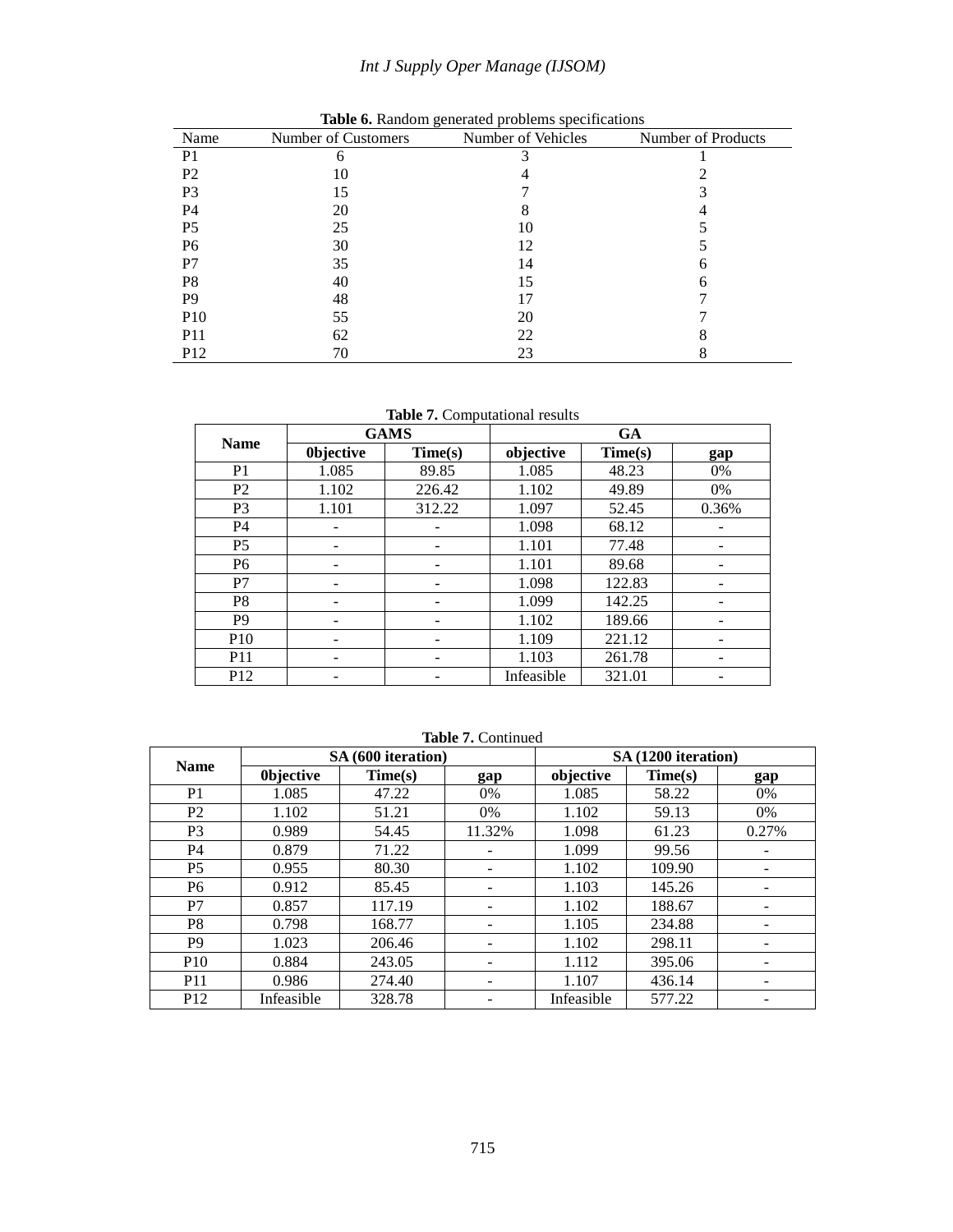Two representations of suggested routing plans are shown in the Figures 10-11 for P6 and p10 problems respectively.



**Figure 8.** Comparison between GA and SA in P4 for 600 iterations



**Figure 9.** Comparison between GA and SA in P4 for 1200 iterations

As it is shown in P12, the generated problems does not lead to a feasible solution by our presented algorithms. This shows a real case data for a large-sized to test our proposed model.

The results also show that the GA is produced acceptable feasible solutions in large-size problems in a fair amount of time but SA's performance is better at the greater iterations and it produces near optimal solutions consuming more time and computational resources. It shows that our presented model and relating algorithms are performing successfully in large-size generated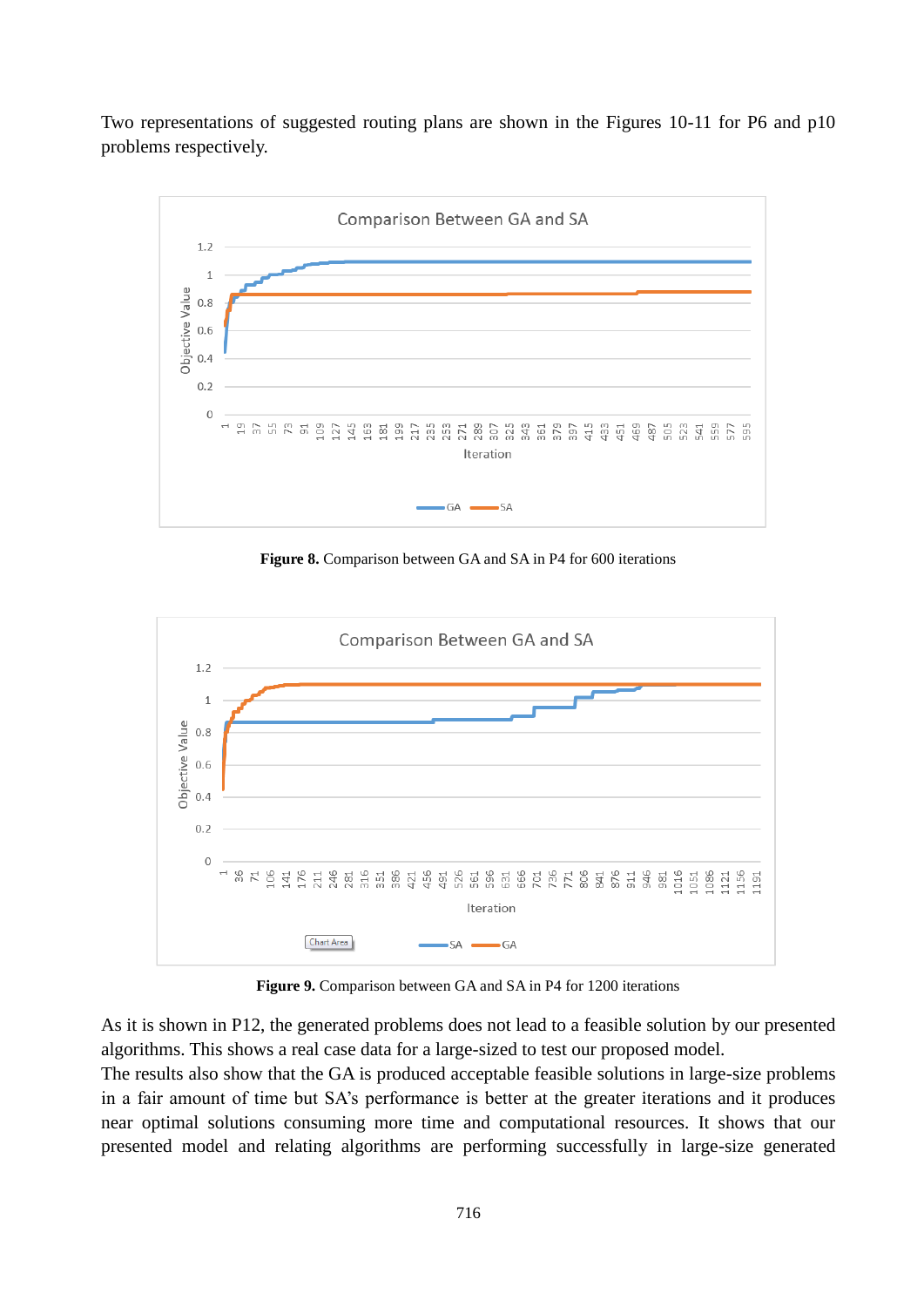

instances which could be adopted to solve real case problems in the future.

**Figure 10.** Routing plan representation for P6 problem



**Figure 4.** Routing plan representation for P10 problem

#### **7. Conclusion**

In this paper, a novel multi-objective mixed integer non-linear programming model was proposed for VRPTW considering perishability factors for perishable goods. The model had two different objectives: first objective aimed to maximize the profit of a distributer and the second one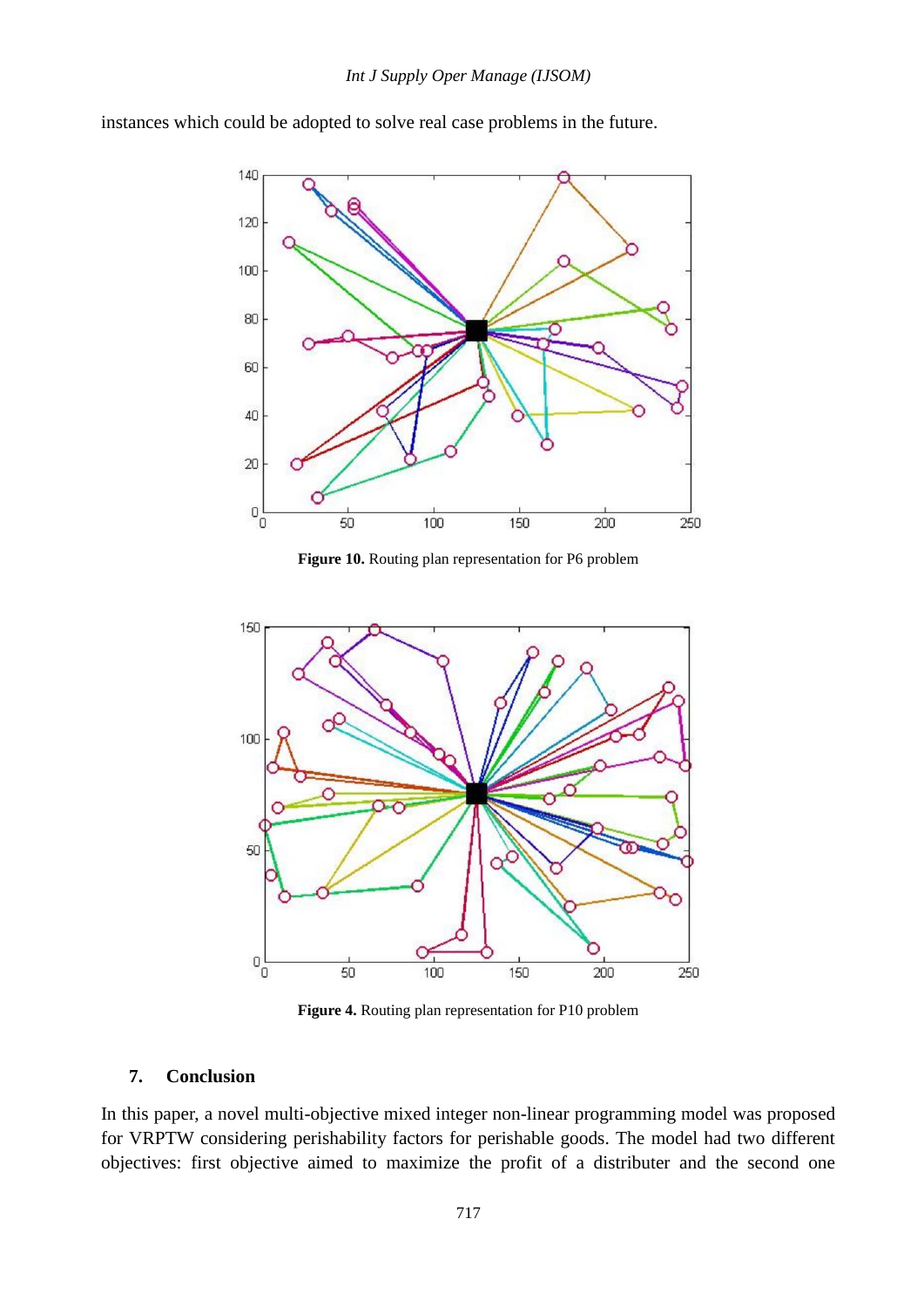#### *Rezaei and Adressi*

intended to maximize the freshness of each customer's demands at the time of providing service to them. This kind of formulation could be used in any framework where the perishability becomes a critical issue for distributer. The proposed model converted to a single objective programming using TH method and two classic algorithms including Genetic Algorithm and Simulated Annealing Algorithm was used to solve large-sized problems. The proposed model in this paper had a special novelty which was the customer selection option which was not studied in the literature previously.

For future studies, some suggestions are described in the next sentences. The production phase before distribution can be studied more because the perishable goods' distribution can be extended to their production planning and the deterioration starts even before leaving the factory. Some extra VRP attributes can be added to this work such as multi-depot concept or cross docking center for perishable goods.

#### **References**

Amorim, P., & Almada-Lobo, B. (2014). The impact of food perishability issues in the vehicle routing problem. Computers & Industrial Engineering, 67, 223-233.

Amorim, P., Parragh, S. N., Sperandio, F., & Almada-Lobo, B. (2012). A rich vehicle routing problem dealing with perishable food: a case study. Top, 1-20.

Chen, H.-K., Hsueh, C.-F., & Chang, M.-S. (2009). Production scheduling and vehicle routing with time windows for perishable food products. Computers & Operations Research, 36(7), 2311-2319.

Cordeau, J.-F., Desaulniers, G., Desrosiers, J., Solomon, M. M., & Soumis, F. (2001). VRP with time windows. The vehicle routing problem, 9, 157-193.

Doerner, K. F., Gronalt, M., Hartl, R. F., Kiechle, G., & Reimann, M. (2008). Exact and heuristic algorithms for the vehicle routing problem with multiple interdependent time windows. Computers & Operations Research, 35(9), 3034-3048.

Eglese, R. (1990). Simulated annealing: a tool for operational research. European Journal of Operational Research, 46(3), 271-281.

Glover, F., & Kochenberger, G. A. (2003). Handbook of metaheuristics: Springer.

Golden, B. L., Raghavan, S., & Wasil, E. A. (2008). The Vehicle Routing Problem: Latest Advances and New Challenges: latest advances and new challenges (Vol. 43): Springer.

Hsu, C.-I., Hung, S.-F., & Li, H.-C. (2007). Vehicle routing problem with time-windows for perishable food delivery. Journal of Food Engineering, 80(2), 465-475.

Naso, D., Surico, M., Turchiano, B., & Kaymak, U. (2007). Genetic algorithms for supply-chain scheduling: A case study in the distribution of ready-mixed concrete. European Journal of Operational Research, 177(3), 2069-2099.